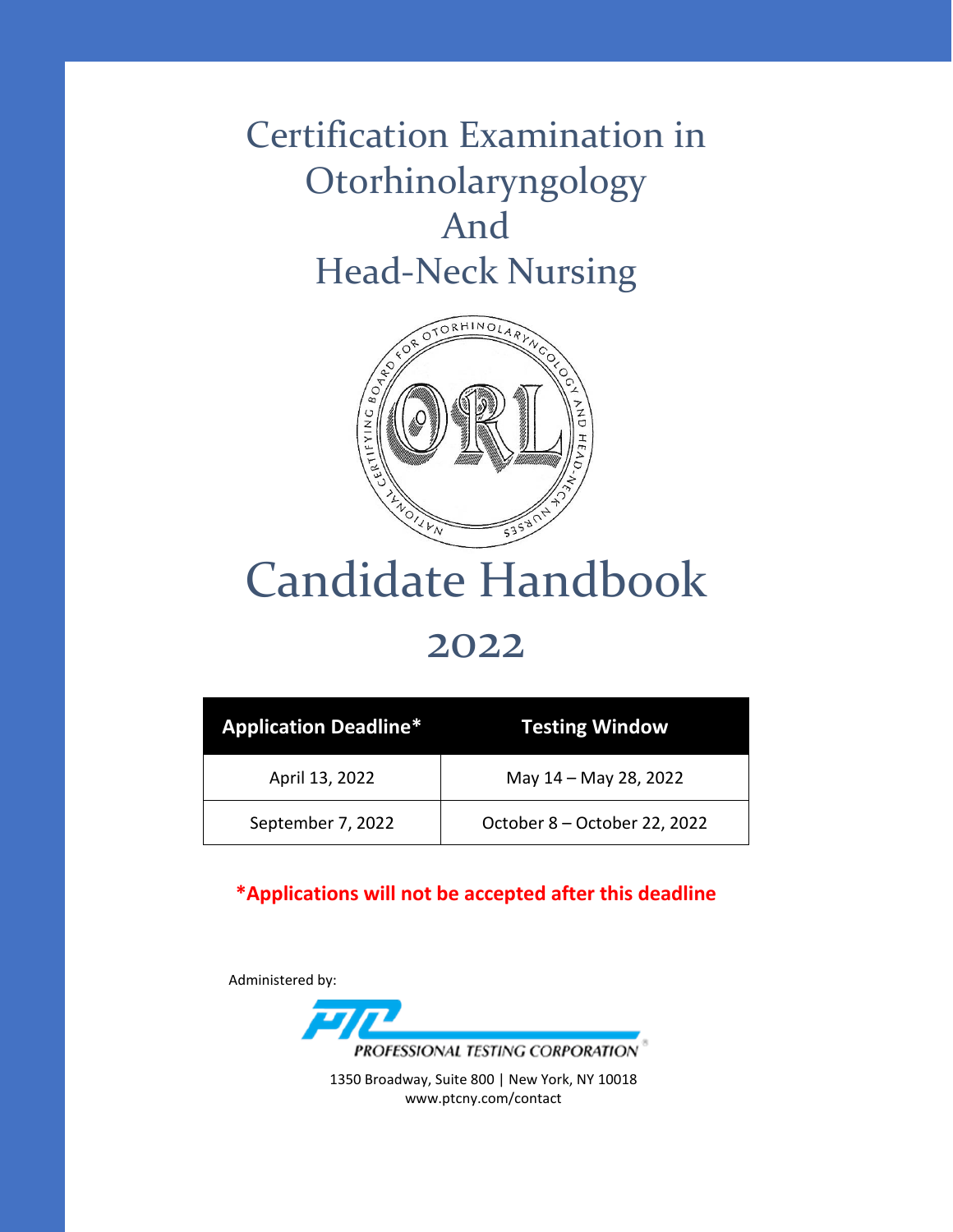## **TABLE OF CONTENTS**

This Handbook contains necessary information about the Certification Examination Otorhinolaryngology and Head-Neck Nursing. Please retain it for future reference. Candidates are responsible for reading these instructions carefully. This Handbook is subject to change.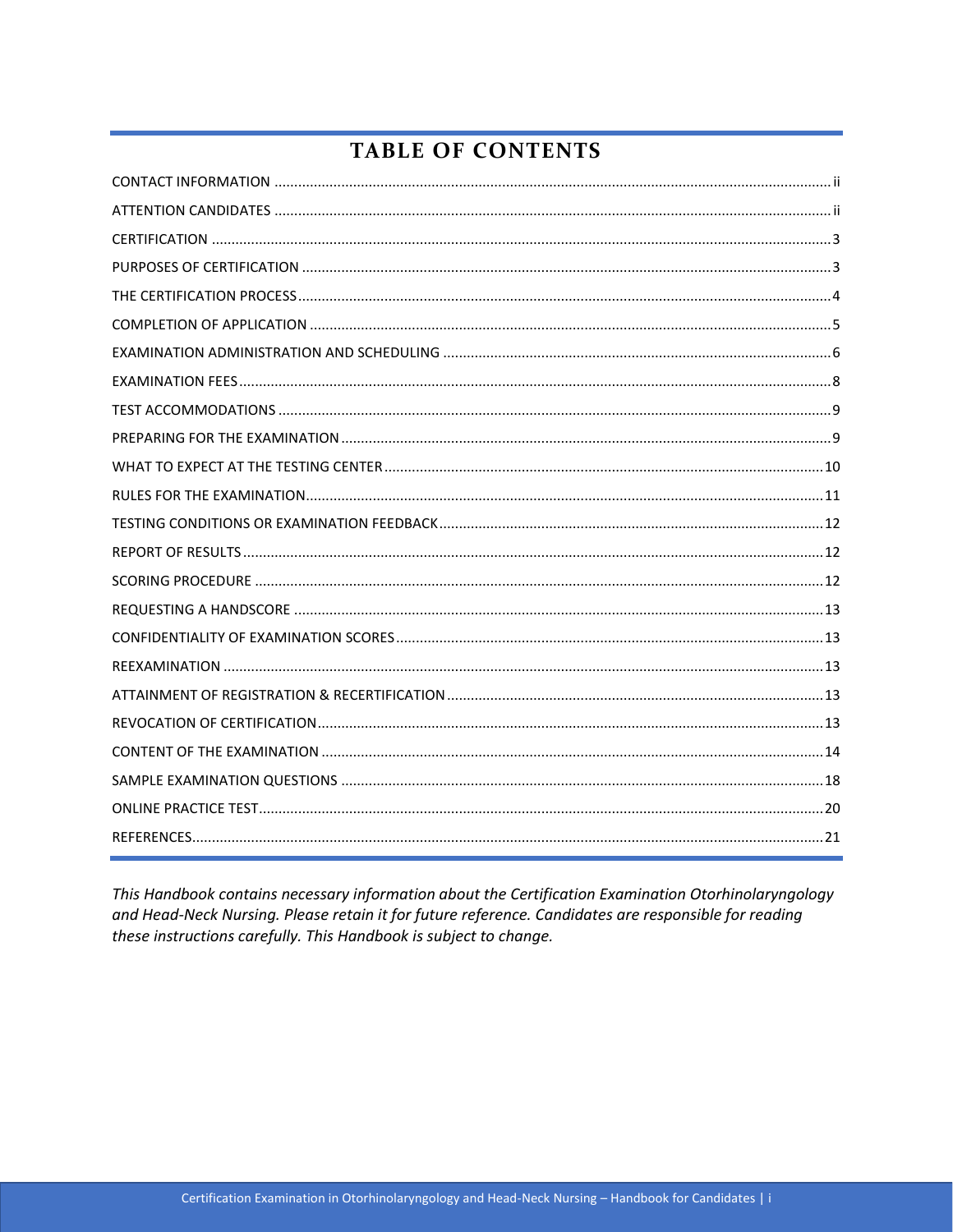## **CONTACT INFORMATION**

<span id="page-2-0"></span>

| <b>Professional Testing Corporation (PTC)</b><br>www.ptcny.com<br>$(212)$ 356-0660                            | Apply for examination<br>Obtain general application policy and procedure<br>information<br>Obtain information about testing policies and<br>procedures<br>Transfer to a new testing period<br><b>Request Special Accommodations</b><br><b>Request Hand Score</b><br>Question about score reports<br>Recertification<br>Miscellaneous inquiries |
|---------------------------------------------------------------------------------------------------------------|------------------------------------------------------------------------------------------------------------------------------------------------------------------------------------------------------------------------------------------------------------------------------------------------------------------------------------------------|
| <b>Prometric</b><br>www.prometric.com/NCBOHN<br>(800) 741-0934                                                | Schedule test appointment<br>Reschedule test appointment (within the same<br>testing period)<br>Cancel test appointment<br>Find directions to test site<br>Questions regarding testing sites and<br>appointments                                                                                                                               |
| National Certifying Board of Otorhinolaryngology and<br><b>Head-Neck Nurses (NCBOHN)</b><br>www.sohnnurse.com |                                                                                                                                                                                                                                                                                                                                                |

## **ATTENTION CANDIDATES**

<span id="page-2-1"></span>This handbook contains necessary information about the Certification Examination Otorhinolaryngology and Head-Neck Nursing (NCBOHN). It is required reading for those applying and taking the Examination. All individuals applying for the examination must comply with the policies, procedures, and deadlines in this Handbook and attest to this by signing the Candidate Attestation found on the application. Please retain this handbook for future reference. This handbook is subject to change. See [www.ptcny.com](http://www.ptcny.com/) for handbook updates.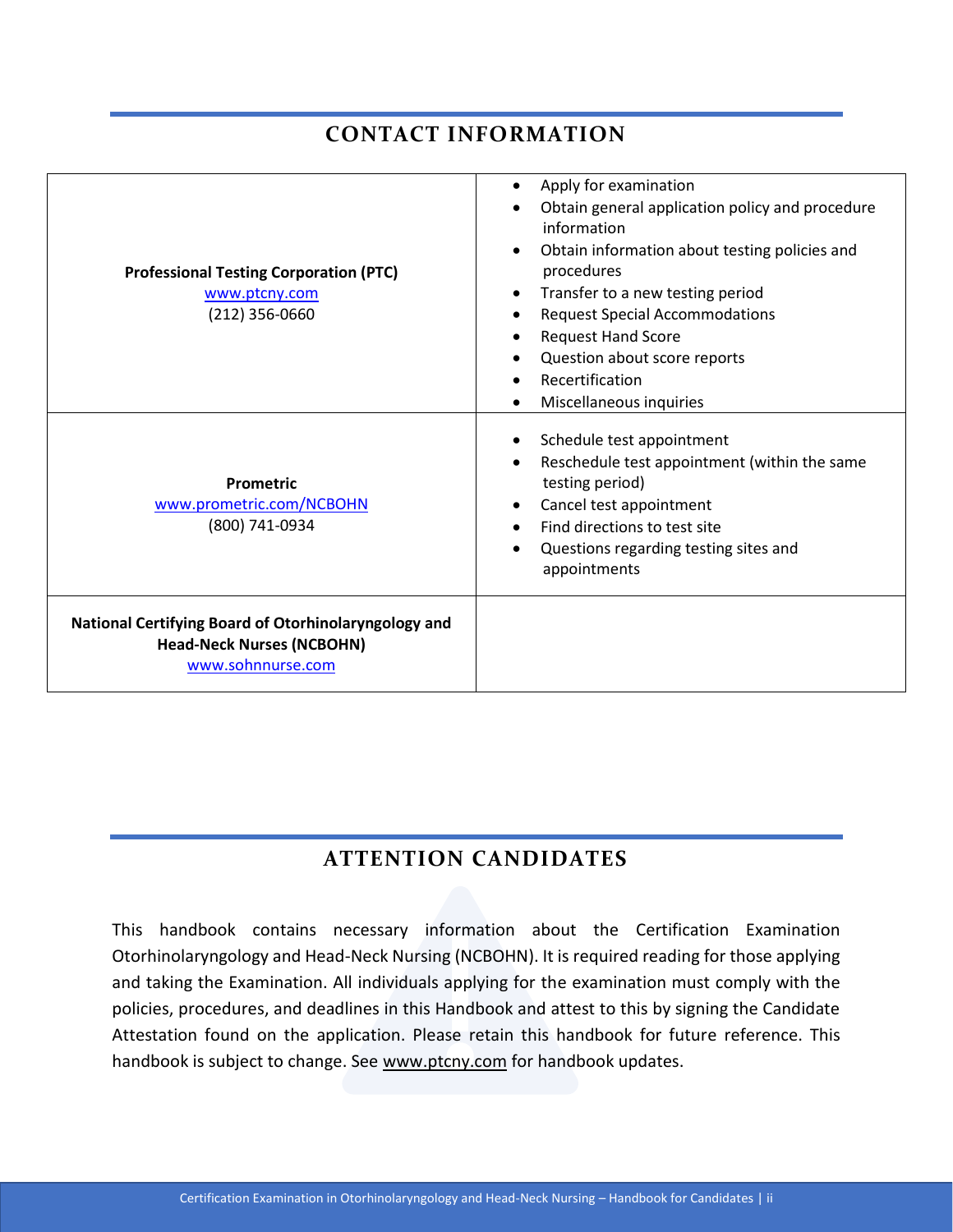#### **CERTIFICATION**

<span id="page-3-0"></span>The National Certifying Board for Otorhinolaryngology and Head-Neck Nurses (NCBOHN) endorses the concept of voluntary, periodic certification by examination for all otorhinolaryngology and head-neck registered nurses. Certification is one part of a process called credentialing. It focuses specifically on the individual and is an indication of current competence in a specialized area of practice. Board certification in otorhinolaryngology and head-neck nursing is highly valued and provides formal recognition of basic otorhinolaryngology and head-neck nursing knowledge.

#### **PURPOSES OF CERTIFICATION**

<span id="page-3-1"></span>To promote delivery of safe and effective care in Otorhinolaryngology and Head-Neck Nursing practice through the certification of qualified Otorhinolaryngology and Head-Neck Nurses by:

- 1. Recognizing formally those individuals who meet the eligibility requirements of the National Certifying Board for Otorhinolaryngology and Head-Neck Nurses and pass the Certification Examination in Otorhinolaryngology and Head-Neck Nursing.
- 2. Encouraging continued personal and professional growth in the practice of otorhinolaryngology and head-neck nursing.
- 3. Establishing and measuring the level of knowledge required for certification in otorhinolaryngology and head-neck nursing.
- 4. Providing a standard of requisite knowledge for certification, thereby assisting the employer, public, and members of the health professions in the assessment of otorhinolaryngology and head-neck nurses.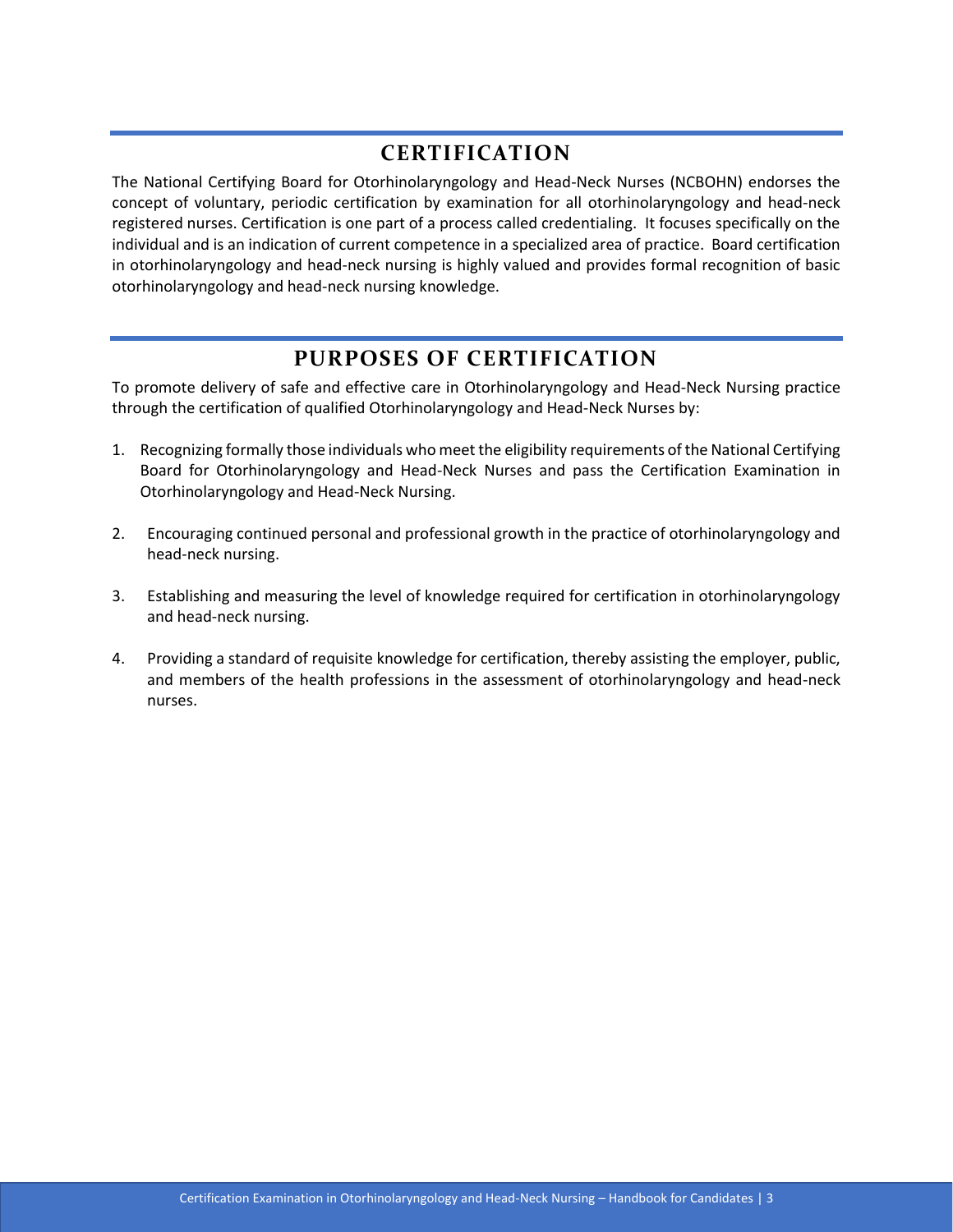#### **THE CERTIFICATION PROCESS**

<span id="page-4-0"></span>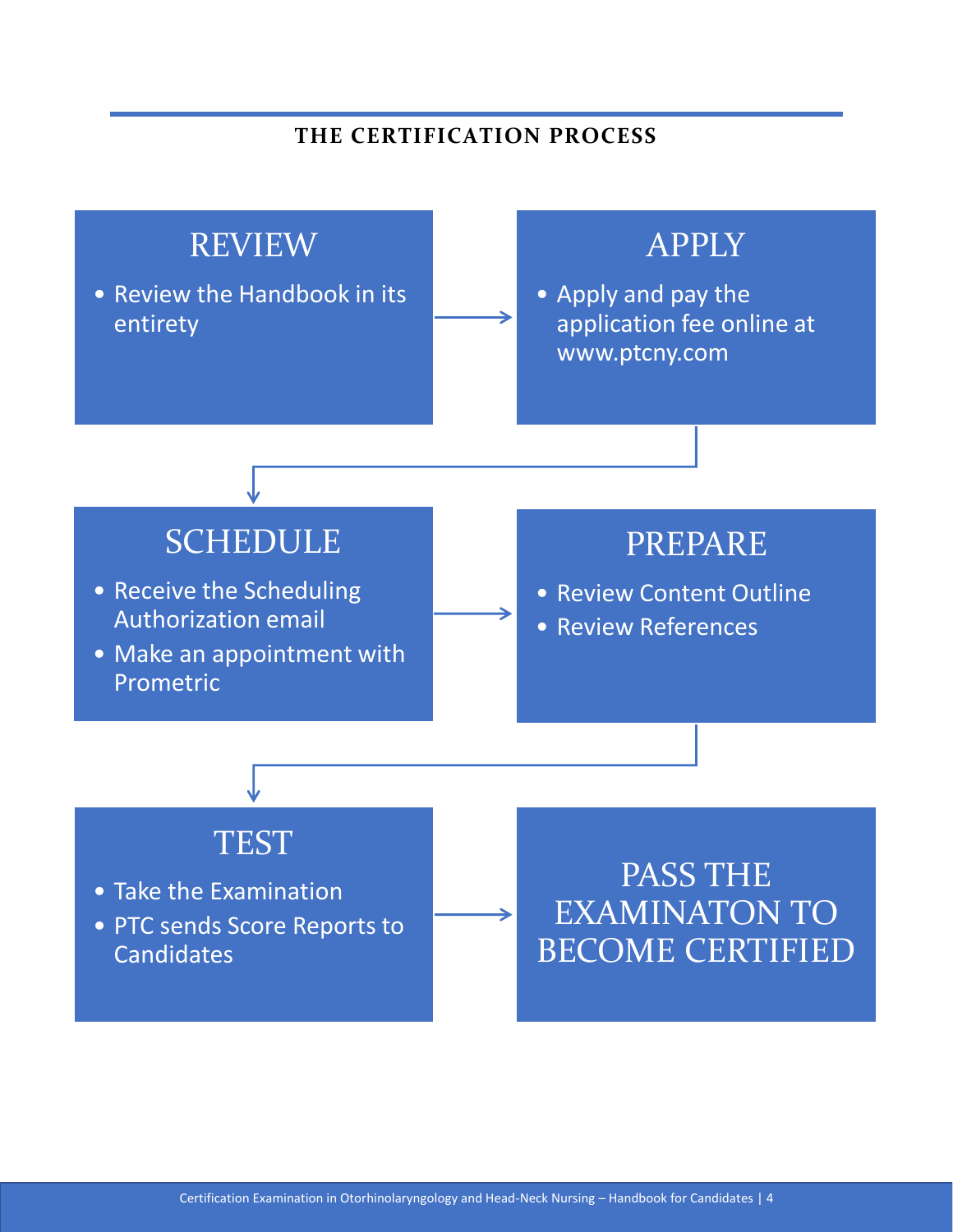### **ELIGIBILITY REQUIREMENTS**

1. Currently licensed as a Registered Nurse in the United States or the equivalent in another country.

#### **(Submit a copy of current RN license with application.)**

- 2. Recommended at least three years of experience in otorhinolaryngology and/or head-neck nursing practice.
- 3. Completion and filing of an Application for the Certification Examination in Otorhinolaryngology and Head-Neck Nursing.
- <span id="page-5-0"></span>4. Payment of required fee.

#### **COMPLETION OF APPLICATION**

#### *Step 1 – Complete Application*

Go to<http://www.ptcny.com/test-sponsors/NCBOHN>to view examination testing periods, application deadlines, and link to the online application. You must complete the examination application in full, using your first and last name exactly as it appears on your current government issued photo ID such as a driver's license or a passport. Applications are not considered complete until all information and payment has been provided. The completed application can be submitted and paid for online. Retain the link to the application and your login information.

Please note, for new applications you will be asked to create a PIN number. This PIN will be used when going into your existing application.

#### *Step 2 – Submit Examination Fee and Application for Review*

Receive email from PTC stating that your payment and application has been received and under review.

#### *Step 3 – Receive Approval of Application*

Receive email from PTC stating that your application has been approved.

#### *Step 4 – Receive Scheduling Authorization and Schedule Testing Appointment*

Within eleven (11) weeks prior to the start of the testing period, candidates will receive a Scheduling Authorization from PTC via email from notices@ptcny.com. The Scheduling Authorization includes an eligibility number and information on how to set up your examination location, date, and time through Prometric. Retain this document.

You must present your current driver's license, passport, or U.S. Military ID at the testing center at the time of your examination appointment or you will be refused admission. The first and last name on the ID must exactly match the name on the Scheduling Authorization.

**Applicants who are not approved to sit for the examination or whose applications are incomplete 21 days prior to the first day of the testing window will receive a refund of their application fee minus the \$75 administrative fee. Refunds will be processed approximately 30 days after the end of the testing period.**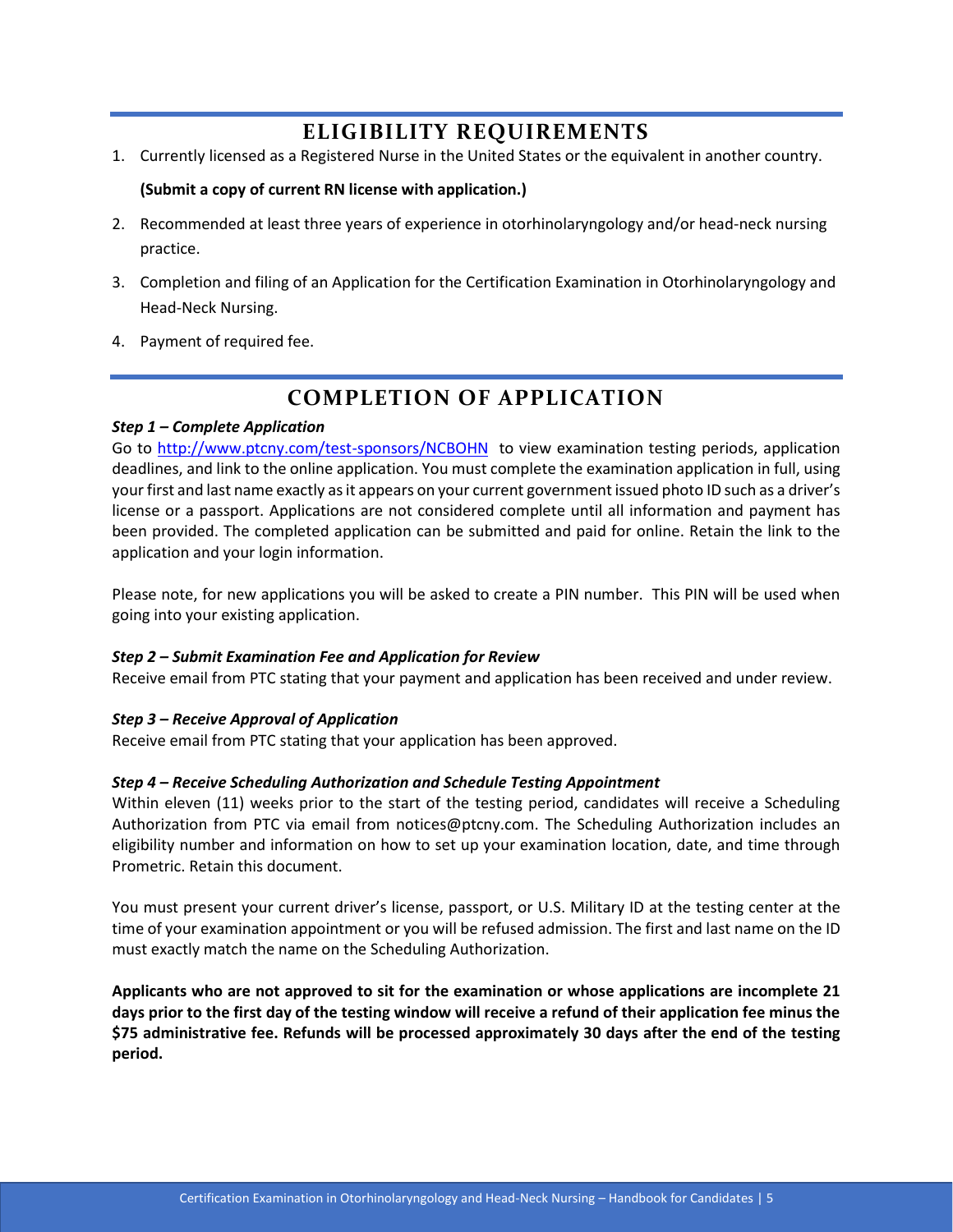### **EXAMINATION ADMINISTRATION AND SCHEDULING**

<span id="page-6-0"></span>Certification Examination in Otorhinolaryngology and Head-Neck Nursing is administered during an established two-week testing window daily, excluding holidays, at computer-based testing facilities managed by Prometric.

#### **Scheduling Authorization**

PTC will send approved candidates an email called the Scheduling Authorization. These emails are sent out about 11 weeks before the first day of the testing window. The emails come from notices @ptcny.com. Candidates cannot make an appointment until they receive a scheduling authorization. If you don't receive your email 3 weeks before the start of your testing window contact PTC.

#### **Scheduling Examination Appointments**

The Scheduling Authorization will indicate how to schedule your examination appointment with Prometric as well as the dates during which testing is available. Appointment times are first-come, first-served, so



schedule your appointment as soon as you receive your Scheduling Authorization in order to maximize your chance of testing at your preferred location and on your preferred date. **Candidates who wait until the last minute run the risk of missing out on their preferred date, time, and testing center. Candidates unable to schedule an appointment will forfeit their fees.**

After you make your test appointment, Prometric will send you a confirmation email with the date, time, and location of your exam. Please check this confirmation carefully for the correct date, time, and location. Contact Prometric at (800) 741-0934 if you do not receive this email confirmation or if there is a mistake with your appointment.

**Note: International candidates may also schedule, reschedule, or cancel an appointment online at [www.prometric.com/NCBOHN.](http://www.prometric.com/NCBOHN)** 

#### **IMPORTANT!**

You **MUST** present your current driver's license, passport, or U.S. military ID at the test center. Expired, temporary, or paper driver's licenses will **NOT** be accepted.

The first and last name on your Scheduling Authorization **MUST** exactly match the first and last name on your photo ID.

**Fees will not be refunded for exams missed because of invalid ID.**

#### **Rescheduling Examination Appointments within a Testing Period**

Candidates are able to reschedule their examination appointments within the same testing period as long as the request is submitted within the timeframe described below. Reschedule within the permitted time frame by calling or going to the Prometric website: [www.prometric.com/NCBOHN.](http://www.prometric.com/NCBOHN)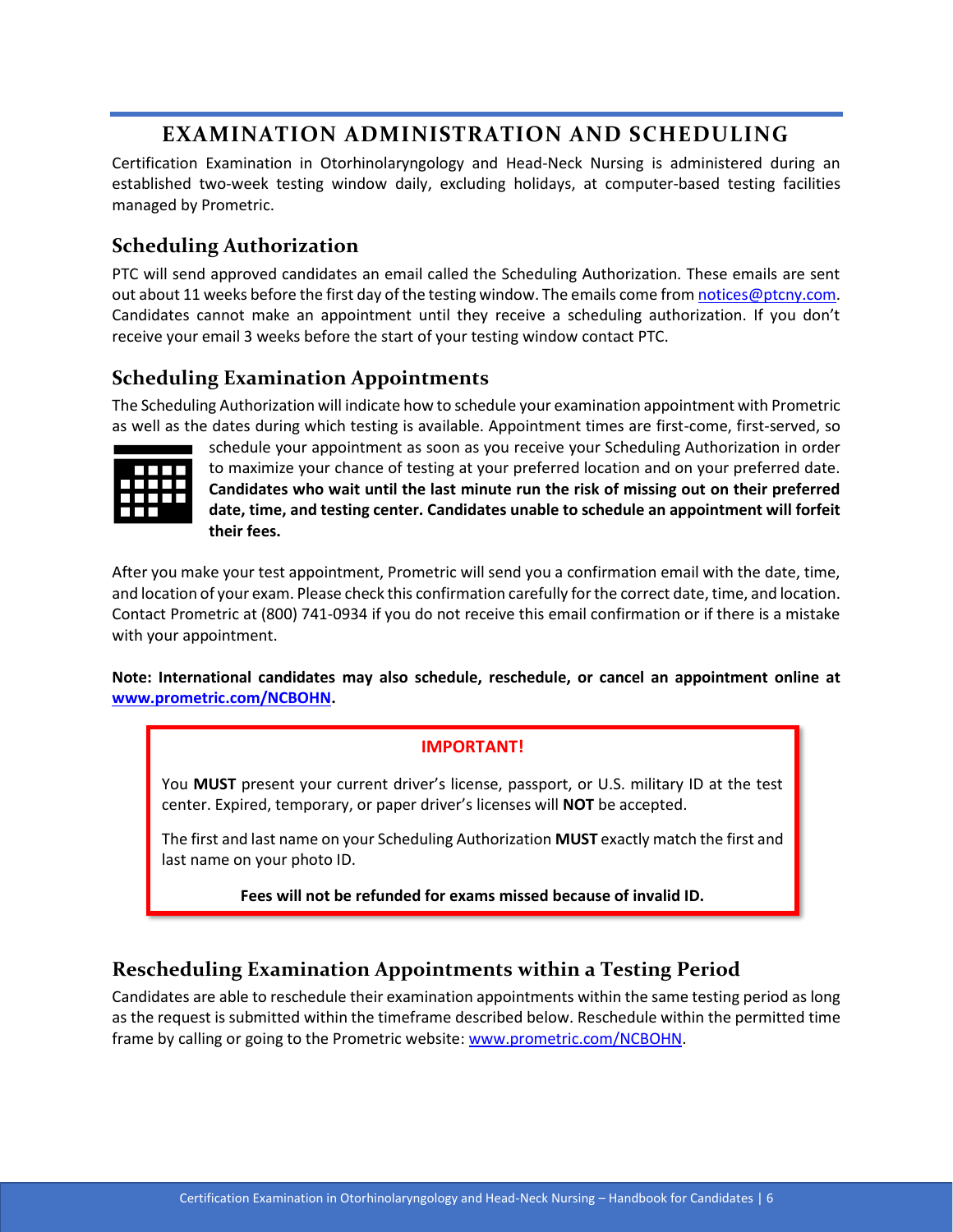| <b>Time Frame</b>                                                         | <b>Reschedule Permitted?</b> | <b>Stipulations</b>                                                                                                                                                                                                                                        |
|---------------------------------------------------------------------------|------------------------------|------------------------------------------------------------------------------------------------------------------------------------------------------------------------------------------------------------------------------------------------------------|
| Requests submitted 30 days or<br>more before the original<br>appointment  | Yes                          | None                                                                                                                                                                                                                                                       |
| Requests submitted 5 to 29<br>days before the original<br>appointment     | Yes                          | Candidate must pay Prometric a<br>rescheduling fee of \$50.                                                                                                                                                                                                |
| Requests submitted less than 5<br>days before the original<br>appointment | <b>No</b>                    | Candidates who do not arrive to<br>test for their appointment will<br>be considered a no-show and all<br>their examinations fees will be<br>forfeited. Candidates will need<br>to reapply and pay full<br>examination fees for a future<br>testing period. |

#### **Transferring to a New Testing Period**

Candidates unable to take the examination during their scheduled testing period may request a **ONE-TIME** transfer to a future testing period. **There is a transfer fee of \$160.00.** After you have transferred once by paying the \$160.00 fee, you will need to pay the full examination fee in order to transfer a second time; so, *please plan carefully*.

**Please note:** requests to transfer to a new testing period must be received within 30 days of your originally scheduled testing period.

Candidates wishing to transfer to a new testing period need to follow the steps below.

- 1. Go to [http://secure.ptcny.com/apply.](http://secure.ptcny.com/apply)
- 2. Click "Start New Application."
- 3. Choose NCBOHN in the first drop-down menu; then choose the new examination period in the second drop down menu and fill out the rest of the information on the page.
- 4. Fill out the application making sure you answer yes to the question asking if you are transferring.
- 5. When you have finished the application, click "Submit Transfer Request."
- 6. PTC Support will send you an email letting you know your transfer application was approved and that you can log back into your application and pay the one-time \$160.00 transfer fee.

Call 212-356-0660 if you have any questions regarding the transfer process.

If candidates are unable to attend the examination on the date for which they registered and elect not to transfer to another testing period the application will be closed and all fees will be forfeited. There will be no refund of fees.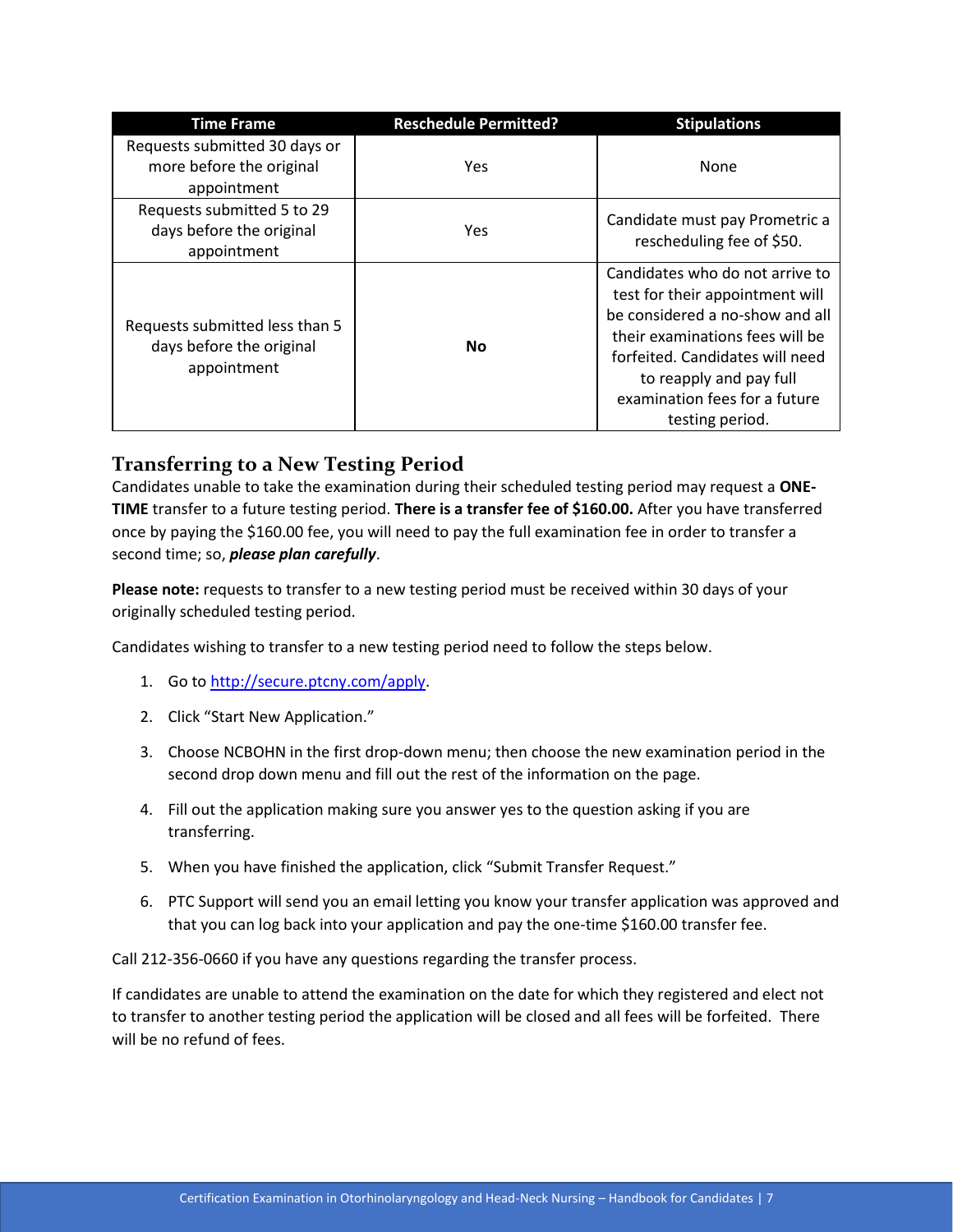The transfer fee is based on costs and is not punitive in nature. The transfer fee must be paid at the time the request is approved. The candidate is responsible for contacting Prometric and canceling the original examination appointment, if one was made.

#### **Exams may only be transferred to a new testing period once; please plan carefully.**

Please note: Transferring your Examination only refers to instances when a candidate is unable to take their exam during a testing period for which they have already applied. Candidates who did not pass their examination and are retaking the examination need to pay the full Examination Fee.



#### **Failing to Report for an Examination**

If you fail to report for an examination, you will forfeit all fees paid to take the examination. A completed application form and examination fee are required to reapply for the examination

<span id="page-8-0"></span>

| <b>Fee Type</b>                                                                         | <b>Amount</b> | <b>Details</b>                                                                                                                                                                                                         |  |
|-----------------------------------------------------------------------------------------|---------------|------------------------------------------------------------------------------------------------------------------------------------------------------------------------------------------------------------------------|--|
| Application Fee - SOHN<br><b>Members</b>                                                | US \$325.00   | Non-refundable<br>Non-transferable<br>$\bullet$<br>Includes testing center fees<br>$\bullet$<br>Includes a non-refundable \$75<br>$\bullet$<br>administrative fee                                                      |  |
| Application Fee - Non-<br>members                                                       | US \$425.00   |                                                                                                                                                                                                                        |  |
| Rescheduling Fee<br>(29-5 days prior to scheduled<br>appointment; see page 7)           | US \$50.00    | Applies to candidates who need to<br>$\bullet$<br>move their appointment within their<br>current testing period<br>Payable directly to Prometric<br>$\bullet$<br>Reschedule with Prometric online or<br>over the phone |  |
| <b>Transfer Fee</b><br>(For candidates moving to a new<br>testing period; see page 7-8) | US \$160.00   | Applies to candidates who need to<br>$\bullet$<br>move to a new testing period<br>Must submit new application & fee to<br>$\bullet$<br><b>PTC</b>                                                                      |  |

## **EXAMINATION FEES**

• **There will be no refund of fees unless applicants are ineligible for the examination.**

• **Ineligible candidates will be refunded their fees minus an administrative fee.** 

• **No refunds will be issued for applying for the incorrect examination or testing period, for failing to make an examination appointment, or for failing to appear at your scheduled appointment.** 

**Please be advised: Prometric does not have the authority to grant transfers to another testing period or refunds.**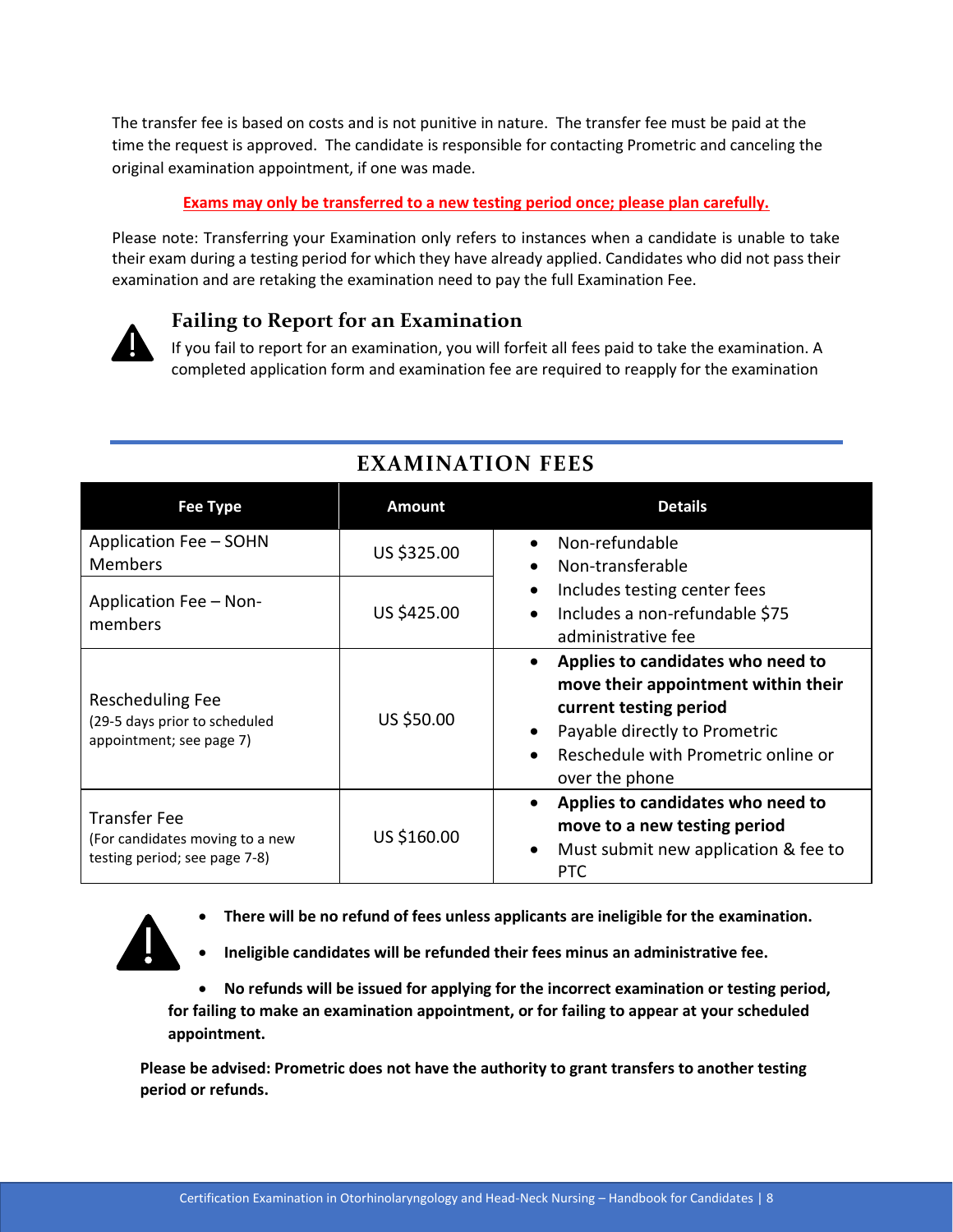## **TEST ACCOMMODATIONS**

<span id="page-9-0"></span>NCBOHN and PTC support the intent of and comply with the Americans with Disabilities Act (ADA). PTC will take steps reasonably necessary to make certification accessible to persons with disabilities covered under the ADA. According to the ADA, an individual with a disability is a person who has a physical or mental impairment that substantially limits a major life activity (such as seeing, hearing, learning, reading, concentrating, walking) or a major bodily function (such as neurological, endocrine, or digestive system). The information you provide and any documentation regarding your disability and special test accommodations will be held in strict confidence.

All approved testing accommodations must maintain the psychometric nature and security of the examination. Accommodations that fundamentally alter the nature or security of the exam will not be granted.

Testing arrangements may be made upon receipt of the Application, examination fee, and a completed and signed Request for Test Accommodations Form, available from [www.ptcny.com](http://www.ptcny.com/) or by calling PTC at (212) 356-0660. This form must be uploaded with the online application. Candidates who do not submit their Test Accommodations Form with their application may not be able to test during their chosen testing period and therefore be subject to rescheduling or transfer fees.

**Only those requests made and received on the official Request for Test Accommodations Form will be reviewed. Letters from doctors and other healthcare professionals must be accompanied by the official Form and will not be accepted without the Form. All requests must be made at the time of application. Accommodations cannot be added to an existing exam appointment.**

## **PREPARING FOR THE EXAMINATION**

- <span id="page-9-1"></span>• Check your government issued photo ID (driver's license, passport or U.S. Military ID) when you make your examination appointment. Is it expired? Does the name on your ID match the name on your Scheduling Authorization email? Proctors at the Prometric testing center will refuse admission to candidates with expired IDs, IDs with names that do not match their records, and temporary paper IDs. Candidates will be marked as no-shows and will forfeit their exam fees.
- Check your PTC Scheduling Authorization email and Appointment Confirmation email from Prometric to make sure everything is accurate (i.e. your name, exam name, appointment date, time and location).
- Make yourself familiar with the location of your chosen testing site and any requirements they may have for parking and check the weather and traffic conditions before you leave for the testing center. Make sure you give yourself plenty of time to arrive as late arrival may prevent you from testing.
- In the event of inclement weather, check the Prometric website for site closures: [https://www.prometric.com/closures.](https://www.prometric.com/closures)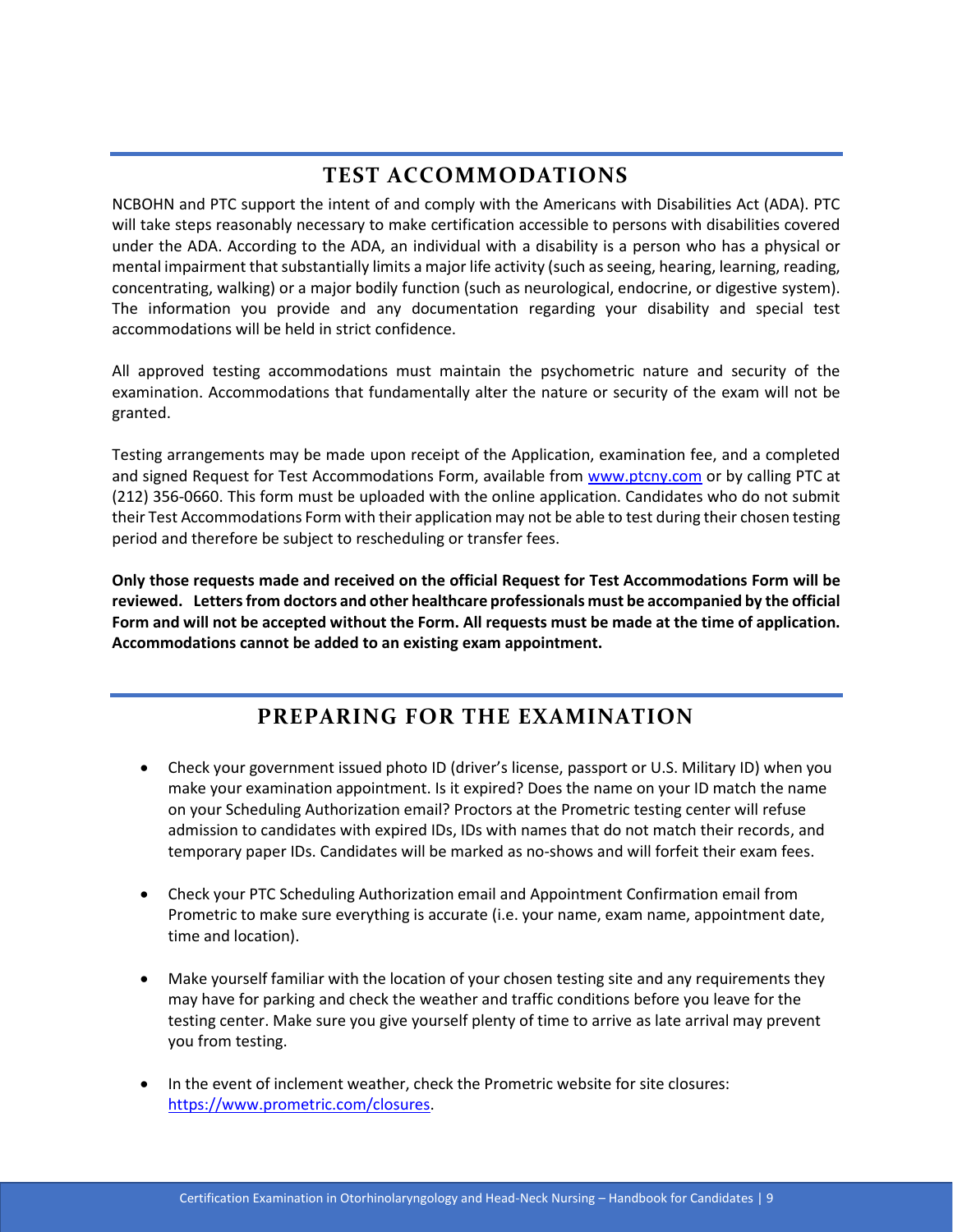- Prometric's website provides information on what you can expect on your test day, including a walkthrough of check in and security procedures[: https://www.prometric.com/test-center](https://www.prometric.com/test-center-security)[security.](https://www.prometric.com/test-center-security)
- This Handbook provides the Content Outline for the Examination (see appendix). Use these to help you start studying for the examination.
- <span id="page-10-0"></span>• Review the Rules for the Examination on the next page before your appointment.

#### **WHAT TO EXPECT AT THE TESTING CENTER**

PTC has partnered with Prometric Testing Centers to deliver examinations to candidates. Here is what you can expect when you arrive at your Prometric Testing Center.

- Candidate Check-In
	- o Candidates will be asked to present their IDs
	- o Candidates will be asked to empty and turn out their pockets
	- o Candidates will be "wanded" or asked to walk through a metal detector
	- $\circ$  Inspection of eyeglasses, jewelry, and other accessories will be conducted. Jewelry other than wedding and engagement rings is prohibited.
	- $\circ$  Religious headwear may be worn into the testing room; however, it may be subject to inspection by a testing center administrator before entry into the testing room is permitted.
	- $\circ$  Prometric provides lockers for candidates to store their purses, mobile phones, jackets, food, drinks and medical supplies.
- During the Exam
	- $\circ$  No breaks are scheduled during the exam. Candidates who must leave the testing room to take a break will not be given extra time on the exam
	- $\circ$  Candidates who take an unscheduled break are subject to additional security screenings before being permitted to reenter the testing room
	- $\circ$  Accessing mobile phones or study materials during the examination is prohibited
	- o Smoking is prohibited at the testing center
	- $\circ$  All examinations are monitored and may be recorded in both audio and video format

Please keep in mind: other exams will be administered at the same time as your examination. Therefore, examinees may hear ambient noises such as typing, coughing, or people entering and exiting the testing room that cannot be avoided. Prometric is unable to provide a completely noise-free environment. However, headphones may be requested to minimize impact.

Please see [Prometric's website](https://www.prometric.com/test-owners/frequently-asked-questions) for more information about what to expect on testing day.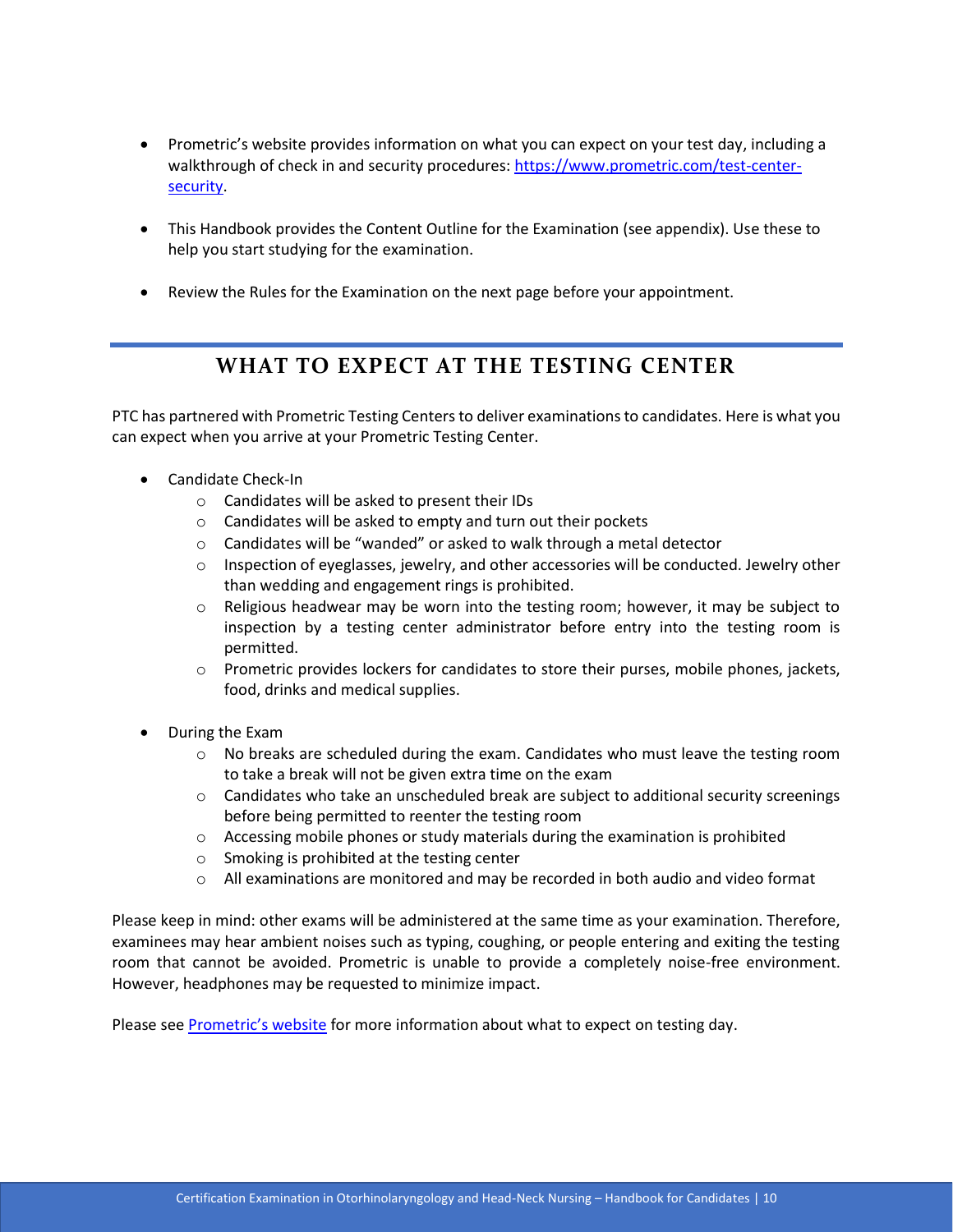#### **RULES FOR THE EXAMINATION**

<span id="page-11-0"></span>Please read the information below carefully. You are responsible for adhering to the examination rules while at the testing center.

 $\Rightarrow$  You must present your current driver's license, passport, or US Military ID at the testing center. Candidates without valid ID will NOT be permitted to test. Temporary or paper copies of your ID will not be accepted.



 $\Rightarrow$  No electronic devices that can be used to record, transmit, receive, or play back audio, photographic, text, or video content, including but

not limited to, cell phones, laptop computers, tablets, Bluetooth devices; wearable technology (e.g., fitness/smart watches), media players, pagers, cameras, and voice recorders are permitted to be used and cannot be taken in the examination room. Prometric provides lockers for your personal items.

- $\Rightarrow$  No papers, books, or reference materials may be taken into or removed from the testing room.
- $\Rightarrow$  No questions concerning content of the examination may be asked during the examination session. The candidate should read carefully the directions that are provided on screen at the beginning of the examination session.
- $\Rightarrow$  Candidates are prohibited from leaving the testing room while their examination is in session, with the sole exception of going to the restroom.
- $\Rightarrow$  Bulky clothing, such as sweatshirts (hoodies), jackets, coats, and hats (except hats worn for religious reasons), and most types of jewelry may not be worn while taking the examination. Proctors will ask you to remove such items and place them in your locker. Please see [Prometric's](https://www.prometric.com/sites/default/files/TestCenterRegulations.pdf)  [statement on Test Center Security](https://www.prometric.com/sites/default/files/TestCenterRegulations.pdf) for more information.
- $\Rightarrow$  All watches, including fitness/smart watches and similar devices, cannot be worn during the examination.
- $\Rightarrow$  Food/beverages are not permitted inside the testing room. Leave these items in your assigned locker.

Contact PTC at (212) 356-0660 or [www.ptcny.com/contact](http://www.ptcny.com/contact) with any questions about the Examination Rules.

> **Violation of any of the rules listed above may lead to forfeiture of fees, dismissal from the testing room, and cancellation of your test scores.**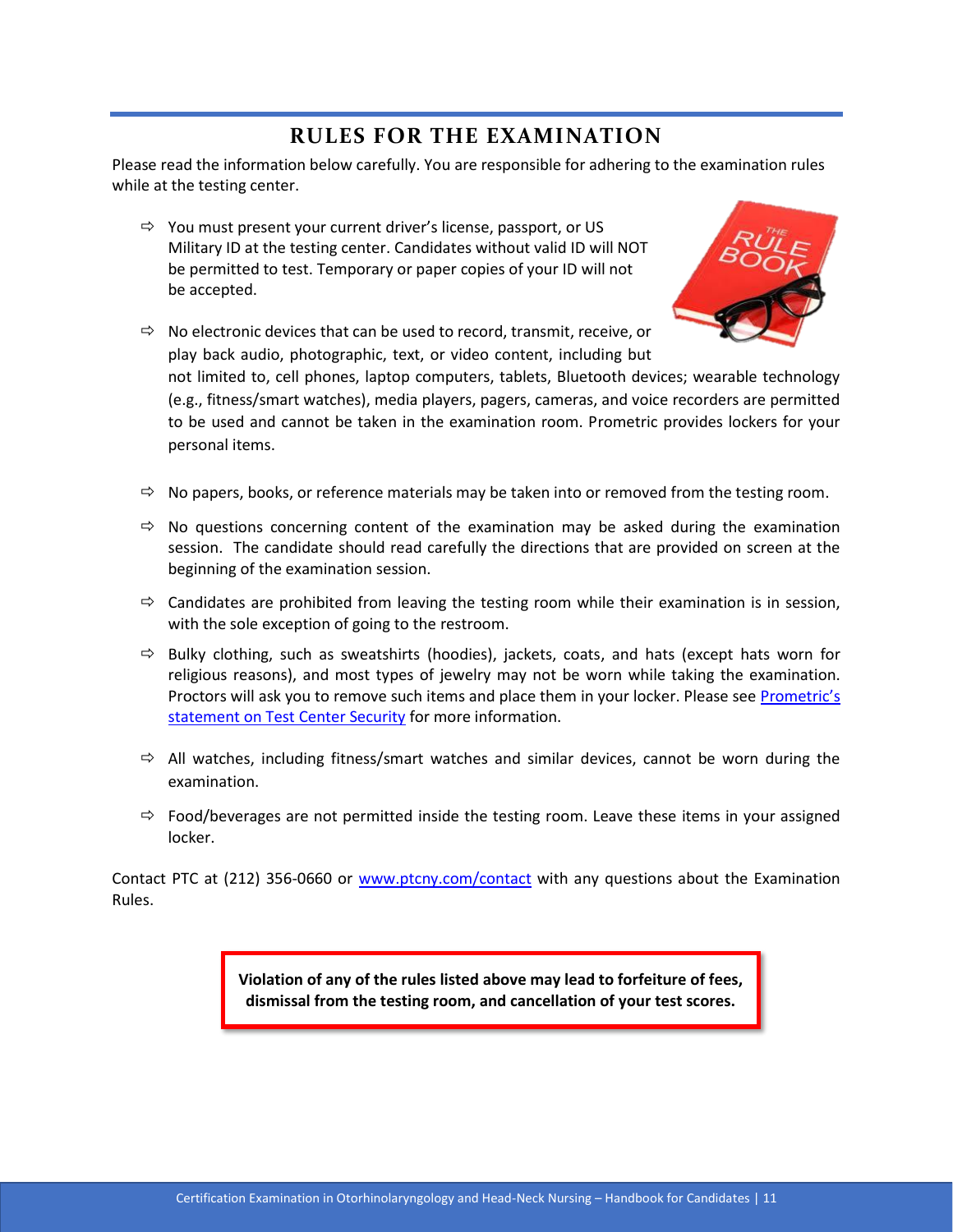#### **TESTING CONDITIONS OR EXAMINATION FEEDBACK**

<span id="page-12-0"></span>Any candidate who feels that the examination effort was negatively impacted by the test center conditions should notify the proctor immediately. The situation should also be reported to PTC at [www.ptcny.com/contact](http://www.ptcny.com/contact) within 3 business days of the test appointment. Any comments about the test itself should also be reported to PTC at [www.ptcny.com/contact](http://www.ptcny.com/contact) within 3 business days of the test appointment.

#### **REPORT OF RESULTS**

<span id="page-12-1"></span>Candidates will be notified in writing by PTC within four weeks of the close of the testing period whether they have passed or failed the examination. Scores on the major areas of the examination and on the total examination will be reported. Successful candidates will also receive certificates from the NCBOHN.

#### **SCORING PROCEDURE**

<span id="page-12-2"></span>Prior to administration of the examination, representatives from the NCBOHN Certification Committee and the Professional Testing Corporation meet to review all test items for accuracy. At this meeting, the passing score for the examination is set using recognized psychometric methods. The passing score represents the number of test items determined necessary for the candidate to answer correctly to be considered as having minimal basic knowledge of otorhinolaryngology and head-neck nursing.

In order to protect the security and integrity of the certification examination, neither NCBOHN nor the Professional Testing Corporation will release examination items, candidate responses, or keys to any candidate or agency.

#### **Setting the Passing Score**

To ensure that pass/fail decisions are based on sound testing practices, NCBOHN uses a criterion referenced standard setting methodology.

The passing score for the Certification Examination in Otorhinolaryngology and Head-Neck Nursing represents an absolute standard and is determined using the modified Angoff technique, a wellestablished, and widely adopted, consistent approach in the testing industry. A panel of subject matter experts carefully evaluate each item on the examination and estimate the probability that each individual question will be answered correctly by a minimally competent/just qualified candidate. The recommended passing score is then reviewed and approved by NCBOHN.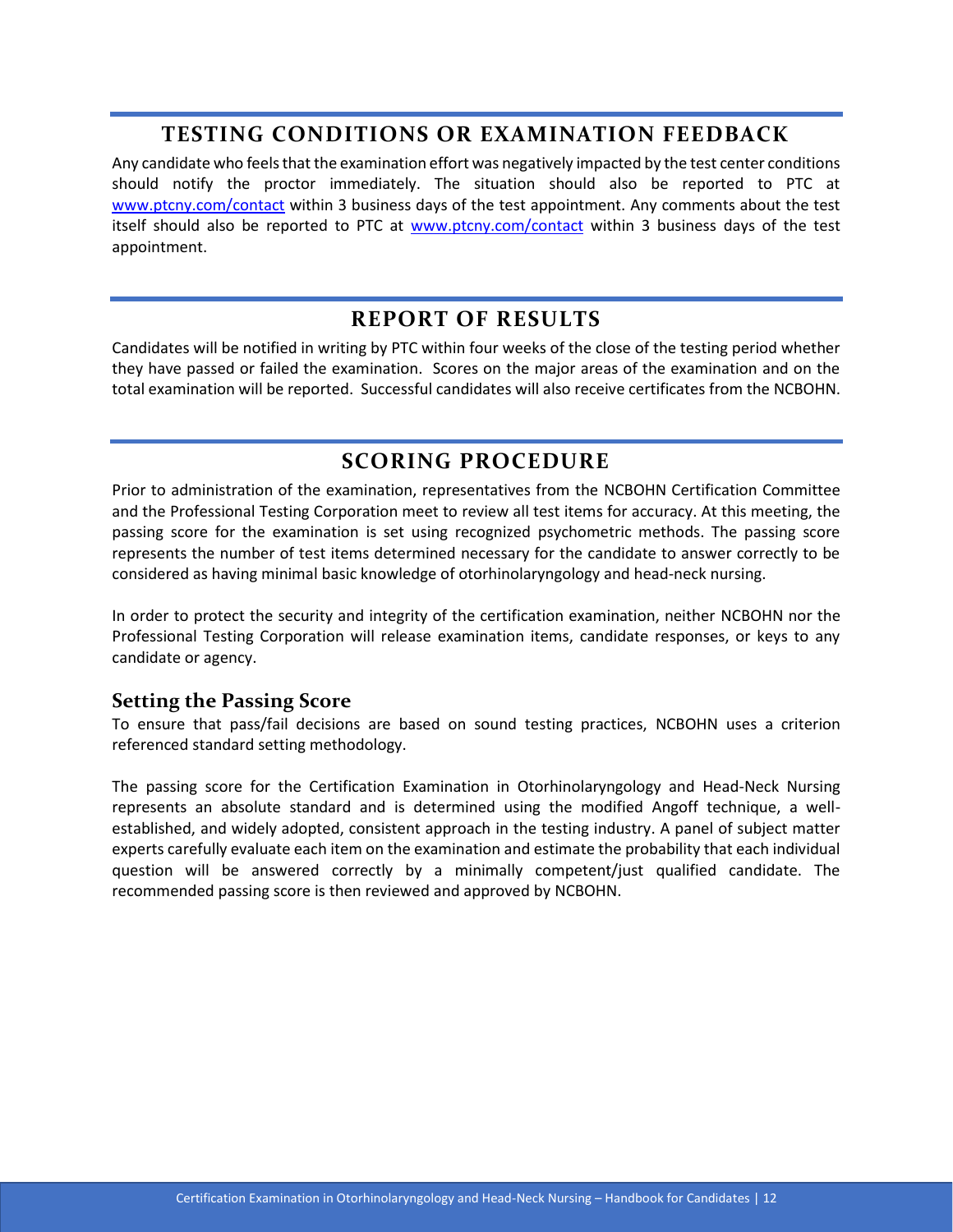## **REQUESTING A HANDSCORE**

<span id="page-13-0"></span>Candidates who fail the examination may request a hand scoring of their data file. Hand scoring is a manual check of the data file by the testing service to determine if there have been any errors in scoring. Although the probability of such an error is extremely remote, this service is available. Requests for hand scoring must be received by PTC no later than 90 days after the date of the examination by completing and returning the Request of Handscore form on [www.ptcny.com](http://www.ptcny.com/) with payment of \$25. Candidates who fail the examination will not be permitted to see the examination questions. For reasons of test security, no candidate is allowed to review the examination or any of its items.

<span id="page-13-1"></span>To ensure correct reporting of results, PTC automatically performs handscores of examinations of candidates who score within 3 points of passing as a quality control measure. Thus, it is extremely doubtful that any examination results will change from "fail" to "pass" through handscoring.

## **CONFIDENTIALITY OF EXAMINATION SCORES**

<span id="page-13-2"></span>NCBOHN will release the individual test scores ONLY to the individual candidate. Any questions concerning test results should be referred to NCBOHN or PTC.

#### **REEXAMINATION**

Certification Examination in Otorhinolaryngology and Head-Neck Nursing may be taken as often as desired, upon filing of a new Application and fee. There is no limit to the number of times the examination may be repeated.

## <span id="page-13-3"></span>**ATTAINMENT OF REGISTRATION & RECERTIFICATION**

Eligible candidates who pass the Certification Examination in Otorhinolaryngology and Head-Neck Nursing are eligible to use the registered designation CORLN after their names and will receive certificates from the NCBOHN. A registry of Certified Otorhinolaryngology and Head-Neck Nurses will be maintained by the NCBOHN and may be reported in its publications.

Otorhinolaryngology and head-neck nurse certification is recognized for a period of five years at which time the candidate must retake and pass the current Certification Examination in Otorhinolaryngology and Head-Neck Nursing or meet such alternative requirements as are in effect at that time in order to retain certification.

## **REVOCATION OF CERTIFICATION**

<span id="page-13-4"></span>Certification will be revoked for any of the following reasons:

- 1. Falsification of Application.
- 2. Revocation of current healthcare credential or license.
- 3. Misrepresentation of certification status.

The Appeals Committee of the NCBOHN provides the appeal mechanism for challenging revocation of Board Certification. It is the responsibility of the individual to initiate this process.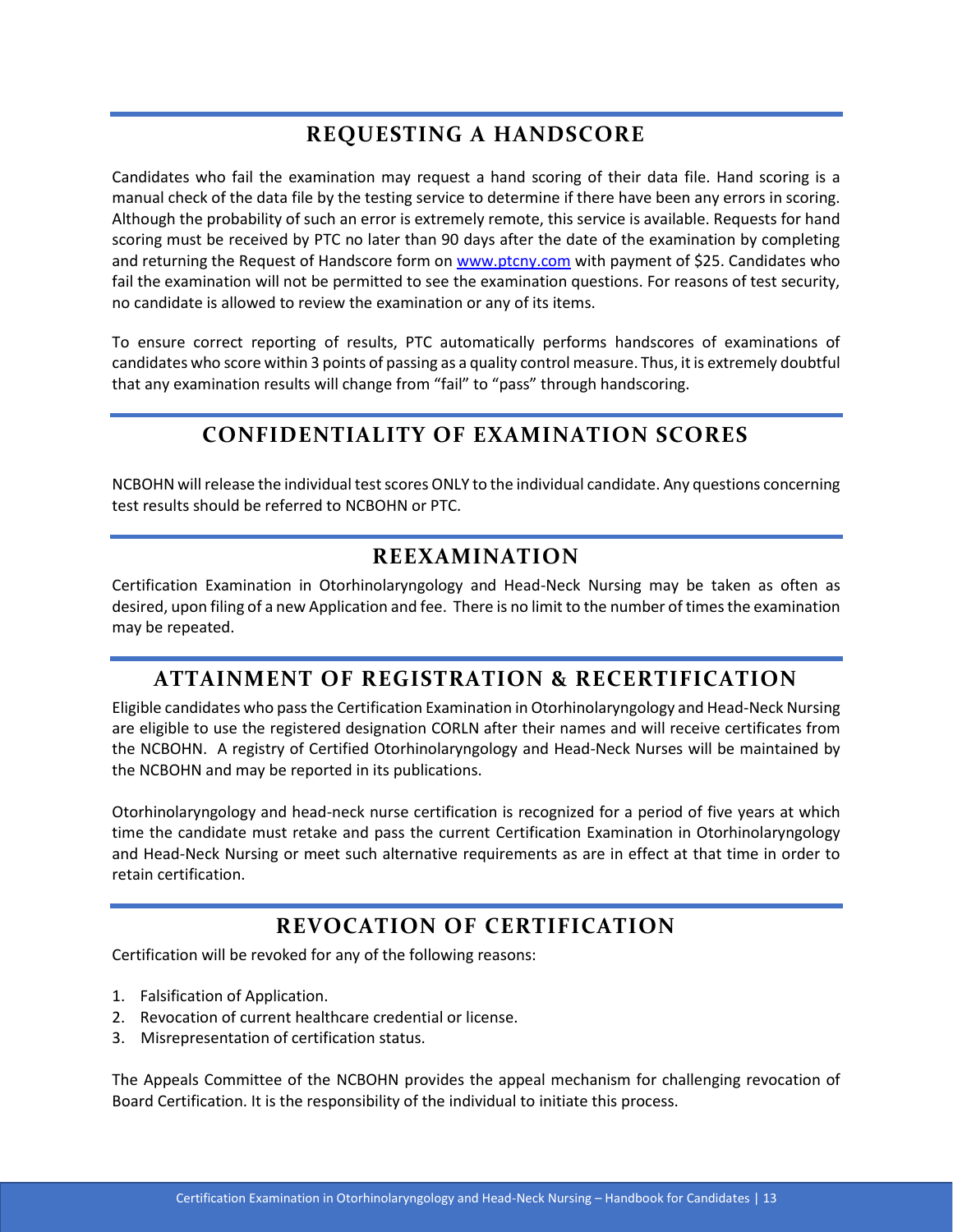#### **CONTENT OF THE EXAMINATION**

<span id="page-14-0"></span>The Certification Examination in Otorhinolaryngology and Head-Neck Nursing is a computer-based examination composed of a maximum of 250 multiple-choice, objective questions with a total testing time of three and half (3 1/2) hours. The content for the examination is described in the Content Outline on the next page.

The questions for the examination are obtained from individuals with expertise in otorhinolaryngology and head-neck nursing and are reviewed for construction, accuracy, and appropriateness by the NCBOHN.

NCBOHN, with the advice and assistance of the Professional Testing Corporation, prepares the examination.

The Certification Examination in Otorhinolaryngology and Head-Neck Nursing be weighted in approximately the following manner:

| $\mathbf{I}$ . | Conditions              | 25% |
|----------------|-------------------------|-----|
| H.             | Assessment              | 25% |
|                | III. Interventions      | 40% |
|                | IV. Professional Issues | 10% |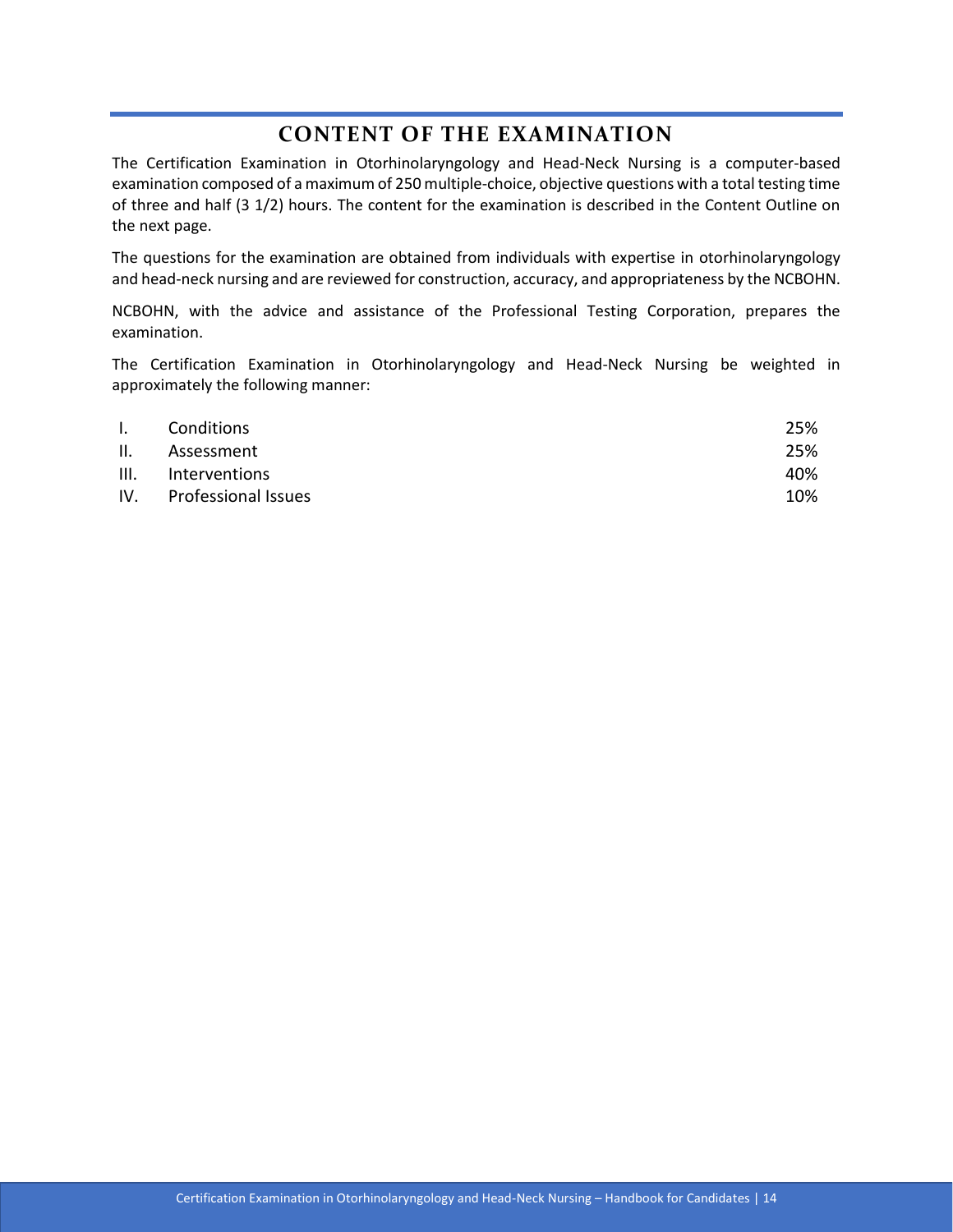#### **I. CONDITIONS**

- A. Otologic/Neurotologic
	- 1. Normal Anatomy and Physiology
	- 2. Conditions
		- a. Auditory
			- 1. Conductive Hearing Loss
			- 2. Sensorineural Hearing Loss
			- 3. Otosclerosis
			- 4. Tinnitus
		- b. Vestibular
			- 1. Meniere's Syndrome
			- 2. Benign Paroxysmal Vertigo
			- 3. Vestibular Neuronitis
		- c. Facial Nerve
			- 1. Bell's Palsy
			- 2. Neuromas
			- 3. Other
		- d. Inflammatory Disorders
			- 1. External Otitis
			- 2. Otitis Media
			- 3. Cholesteatoma
			- 4. Autoimmune
		- e. Tumors, Toxins, Trauma
			- 1. Acoustic Neuromas
			- 2. Glomus Tumors
			- 3. Ototoxicity
			- 4. Temporal Bone Fractures
			- 5. Cerebrospinal Fluid Leaks
			- 6. Barotrauma
			- 7. Foreign Bodies
			- 8. Carcinomas
		- f. Other
- B. Nasal, Paranasal, Facial, Orbital
	- 1. Normal Anatomy and Physiology
	- 2. Conditions
		- a. Rhinorrhea
		- b. Rhinitis
		- c. Sinusitis
		- d. Epistaxis
		- e. Polyps
		- f. Nasal Obstruction
		- g. Tumors
			- 1. Hemangioma
			- 2. Fibromas
			- 3. Carcinoma of Nasal and Paranasal Sinuses
			- 4. Basal Cell Carcinoma
		- h. Fractures
- i. Infections
- j. Cleft Lip
- k. Choanal Atresia
- l. Other
- C. Oral and Nasopharyngeal
	- 1. Normal Anatomy and Physiology
		- 2. Conditions
			- a. Pharyngitis and Tonsillitis
			- b. Carcinomas
				- 1. Tongue
				- 2. Floor of Mouth
				- 3. Nasopharyngeal
				- 4. Oropharyngeal
			- c. Obstructive Sleep Apnea
			- d. Cleft Palate
			- e. Foreign Bodies
			- f. Trauma
				- 1. Burns
				- 2. Lacerations
			- g. Other
- D. Laryngeal/Hypopharyngeal
	- 1. Normal Anatomy and Physiology
	- 2. Conditions
		- a. Infections
			- 1. Epiglottitis
			- 2. Croup
			- 3. Laryngitis
			- 4. Tuberculosis
		- b. Stridor
		- c. Hoarseness
		- d. Carcinomas
		- e. Vocal Cord Paralysis
		- f. Vocal Cord Polyps
		- g. Papillomas
		- h. Laryngomalacia
		- i. Kaposi's Sarcoma
		- j. Fractures
		- k. Other
- E. Tracheal and Esophageal
	- 1. Normal Anatomy and Physiology
	- 2. Conditions
		- a. Tracheitis
		- b. Stenosis
			- 1. Subglottic
			- 2. Tracheal
		- c. Carcinoma of Cervical Esophagus
		- d. Foreign Bodies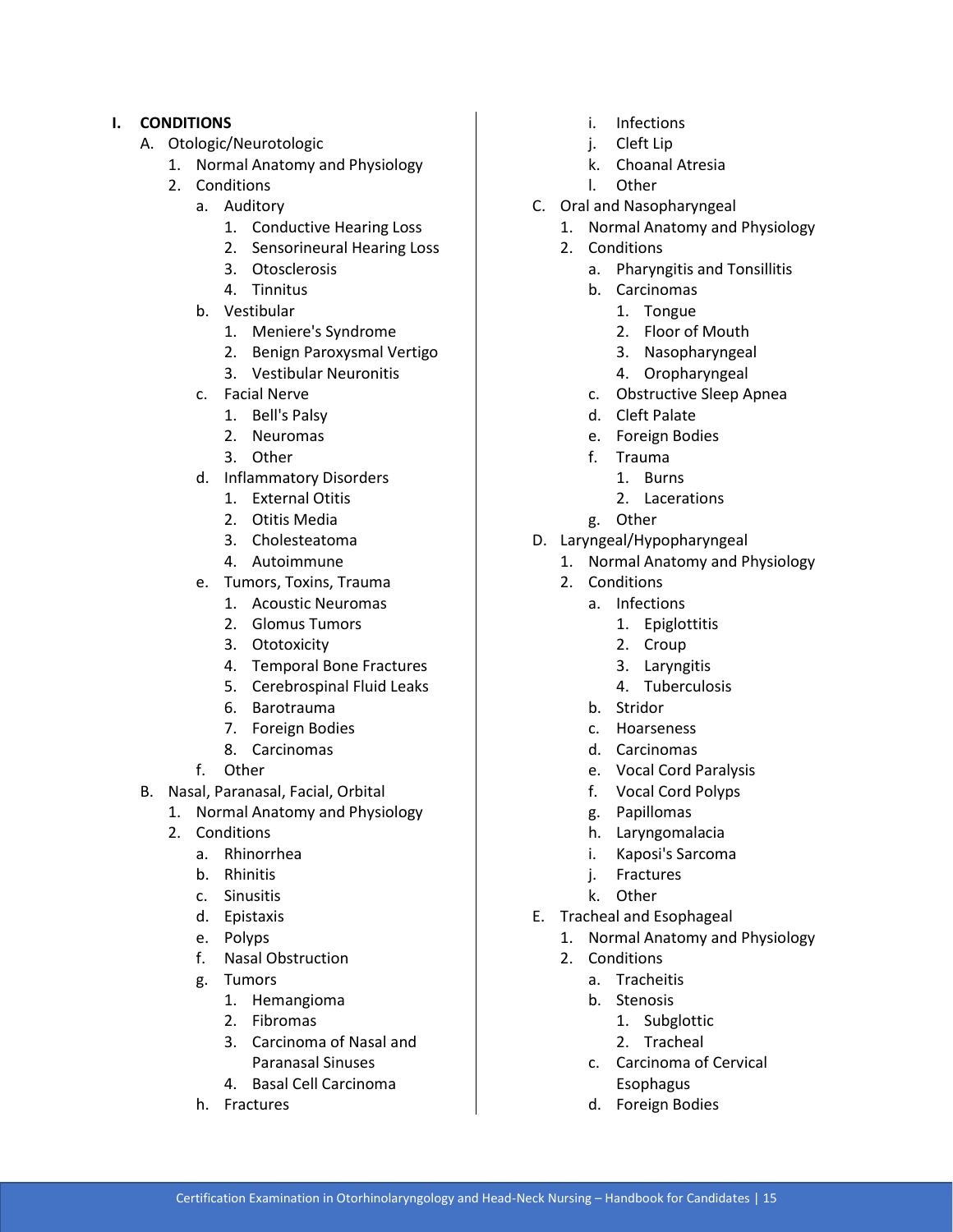- e. Zenker's Diverticulum
- f. Tracheal-Esophageal Fistula
- g. Burns
- h. Other
- F. Salivary
	- 1. Normal Anatomy and Physiology
	- 2. Conditions
		- a. Sialoadenitis
		- b. Drooling
		- c. Benign Mixed Tumors
		- d. Xerostomia
		- e. Obstruction
		- f. Parotitis
		- g. Other
- G. Neck
	- 1. Normal Anatomy and Physiology
	- 2. Conditions
		- a. Cervical Adenopathy
		- b. Thyroid Disease
		- c. Thyroglossal Duct Cyst
		- d. Trauma
		- e. Deep Neck Infections
		- f. Congenital Neck Masses
			- 1. Lymphatic Malformations
			- 2. Hemangioma
		- g. Rhabdomyosarcoma
	- h. Other
- H. Allergy
- I. Pathophysiology
- J. Epidemiology

#### **II. ASSESSMENT**

- A. Health History
- B. Physical Examination
	- 1. Ear
	- 2. Nose
	- 3. Oral Cavity
	- 4. Cranial Nerves
	- 5. Skin
	- 6. Neck
- C. General Diagnostic Tests
	- 1. Radiographic
		- a. Videofluoroscopy
		- b. Computerized Tomography
		- c. Magnetic Resonance Imaging
	- 2. Ultrasound
	- 3. Endoscopic Procedures
	- 4. Laboratory
- 5. Positron Emission Tomography
- 6. Other
- D. Ear Diagnostic Tests
	- 1. Basic
		- a. Audiogram
		- b. Auditory Brainstem Evoked Response
		- c. Tuning Forks
			- 1. Weber
		- 2. Rinne
	- 2. Specialized
		- a. Romberg
		- b. Electronystagmogram
		- c. Nerve Stimulating
		- d. Schirmer's
- E. Communication Skills
	- 1. Written
	- 2. Oral
	- 3. Sign
	- 4. Alternative Devices
	- 5. Hearing
- F. Psychosocial

#### **III. INTERVENTIONS**

- A. Pretreatment
	- 1. Patient and Family Education
	- 2. Physical Preparation
- B. Treatment
	- 1. Nonsurgical
		- a. Medications
		- b. Radiation
		- c. Chemotherapy
		- d. Nutritional
		- e. Other
	- 2. Surgical
		- a. Instrumentation and Equipment
		- b. Procedures
			- 1. Otorhinolaryngology
				- a. Myringotomy and tubes
				- b. Tonsillectomy and Adenoidectomy
				- c. Stapedectomy
				- d. Tympanoplasty with Mastoidectomy
				- e. Nasal
				- f. Endoscopic Sinus
				- g. Parotidectomy
				- h. Cochlear Implant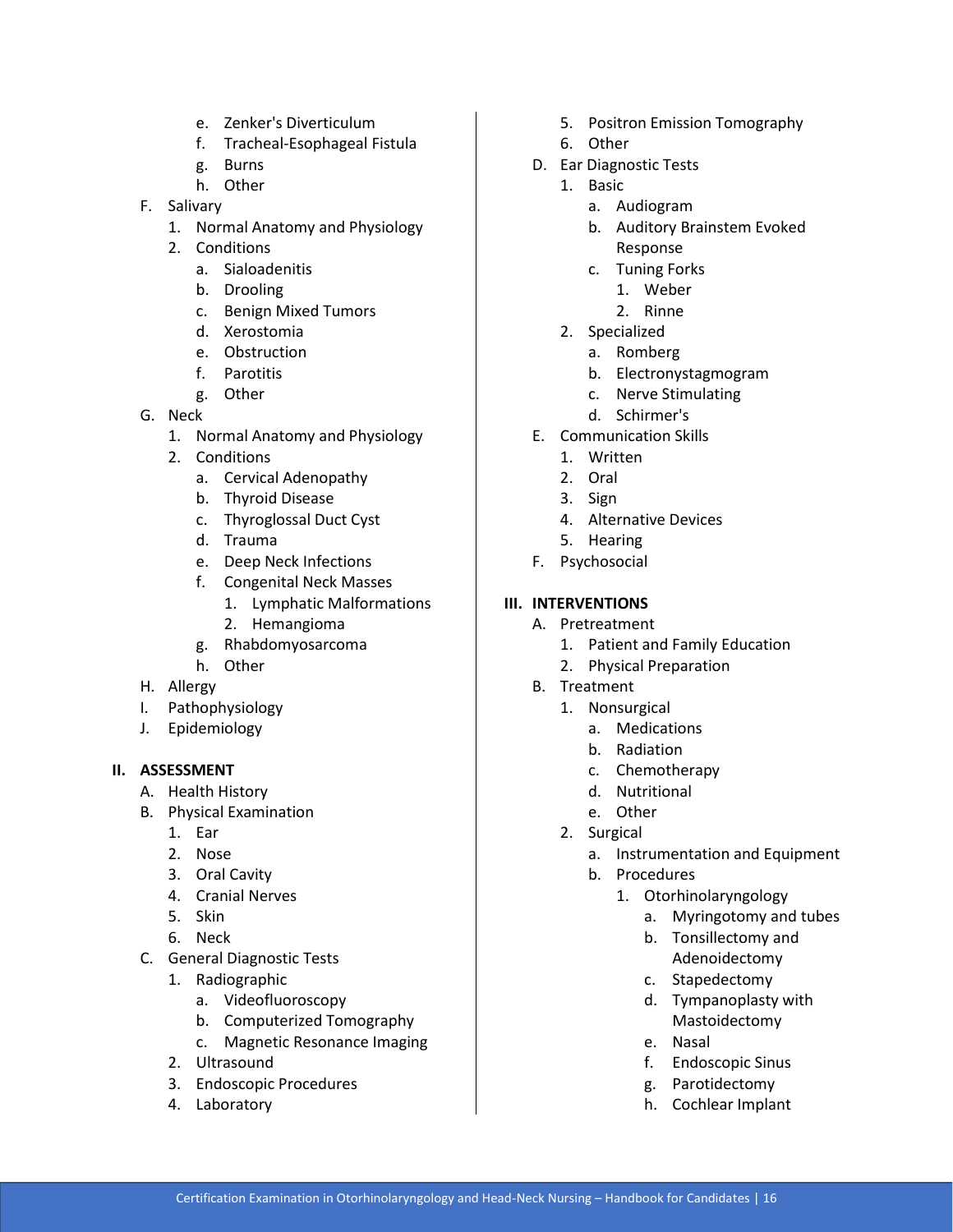- i. Bone Anchored Hearing Aid
- j. Other
- 2. Head and Neck
	- a. Composite Resection
		- i. Oral Cavity
		- ii. Mandible
		- iii. Neck
	- b. Maxillectomy
	- c. Airway Procedures
		- i. Panendoscopy
		- ii. Tracheostomy
		- iii. Laryngectomy
			- (a) Supraglottic
			- (b)
			- Hemilaryngectomy
			- (c) Total
				- Laryngectomy
	- d. Neck Masses
		- i. Branchial Cleft Cyst
		- ii. Thyroidectomy
	- e. Plastic and
		- Reconstructive
		- i. Cleft Palate
		- ii. Flaps and Grafts
		- iii. Rhytidectomy
		- iv. Blepharoplasty
		- v. Vocal Cord
		- vi. Other
	- f. Trauma
		- i. LeFort's Fracture
		- ii. Temporal Bone Fracture
		- iii. Burns
		- iv. Wounds
- C. Post-Treatment Management
	- 1. Airway
	- 2. Nutrition
	- 3. Pain
	- 4. Skin Integrity
	- 5. Tissue Perfusion
	- 6. Safety
	- 7. Infection Control
	- 8. Body Image
	- 9. Psychosocial
	- 10. Metabolic
- D. Rehabilitation
	- 1. Activities of Daily Living
- 2. Therapy
	- a. Speech
	- b. Swallowing and Feeding
	- c. Hearing
	- d. Vestibular
	- e. Physical
- 3. Maxillofacial
- E. Complications
	- 1. Sensorineural Deficits
	- 2. Airway Obstruction
	- 3. Hemorrhage
	- 4. Wound Breakdown
	- 5. Infection
	- 6. Other

#### **IV. PROFESSIONAL ISSUES**

- A. Education
	- 1. Patient and Family
	- 2. Staff
- B. Prevention and Detection Activities
	- 1. Risk Factors
		- a. Lifestyle
		- b. Eating Habits
		- c. Noise Pollution
		- d. Occupational Exposure
		- e. Substance Abuse
		- f. Other
	- 2. Strategies
		- a. Health Maintenance Programs
		- b. Educational Materials
		- c. Community Awareness
		- d. Other
- C. Ethics
- D. Legal Concerns
	- 1. Documentation
	- 2. Confidentiality
	- 3. Patient Rights and Informed Consent
	- 4. Advance Directives
- E. Professional Relationships
	- 1. Staff
	- 2. Patient and Family
	- 3. Health Community
- F. Safety
- G. Professional Development
- H. Research Issues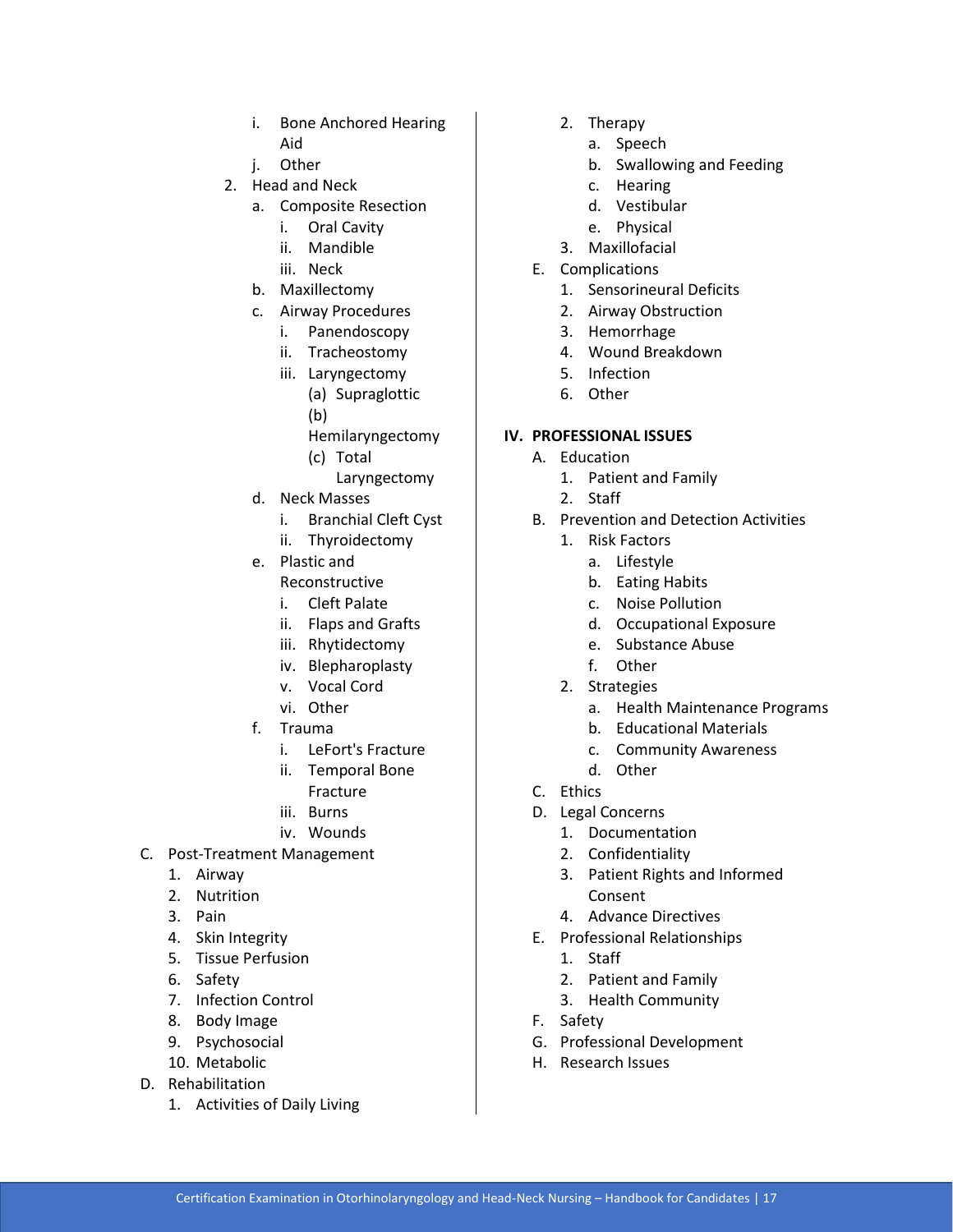## **SAMPLE EXAMINATION QUESTIONS**

<span id="page-18-0"></span>In the following questions, choose the one best answer.

1. Which of the following best describes a hearing loss caused by a cerumen impaction?

- 1. Mixed
- 2. Conductive
- 3. Psychogenic
- 4. Sensorineural
- 2. Which of the following drugs is ototoxic?
	- 1. Penicillin
	- 2. Tetracycline
	- 3. Gentamicin
	- 4. Cephalosporin
- 3. If an ORL nurse photographs a patient before surgery and uses that picture in an unauthorized manner, the nurse may be liable for a charge of
	- 1. false imprisonment.
	- 2. assault and battery.
	- 3. invasion of privacy.
	- 4. defamation of character.

4. A postoperative patient with a tracheostomy who cannot read or write should be provided with

- 1. a calendar.
- 2. a picture chart.
- 3. a pad and pencil.
- 4. appropriate educational booklets.

5. To control epistaxis the **FIRST** action should be to

- 1. pack nasal cavity with gauze.
- 2. cauterize with silver nitrate.
- 3. lie down and apply ice on the forehead.
- 4. apply pressure by squeezing the nostrils together.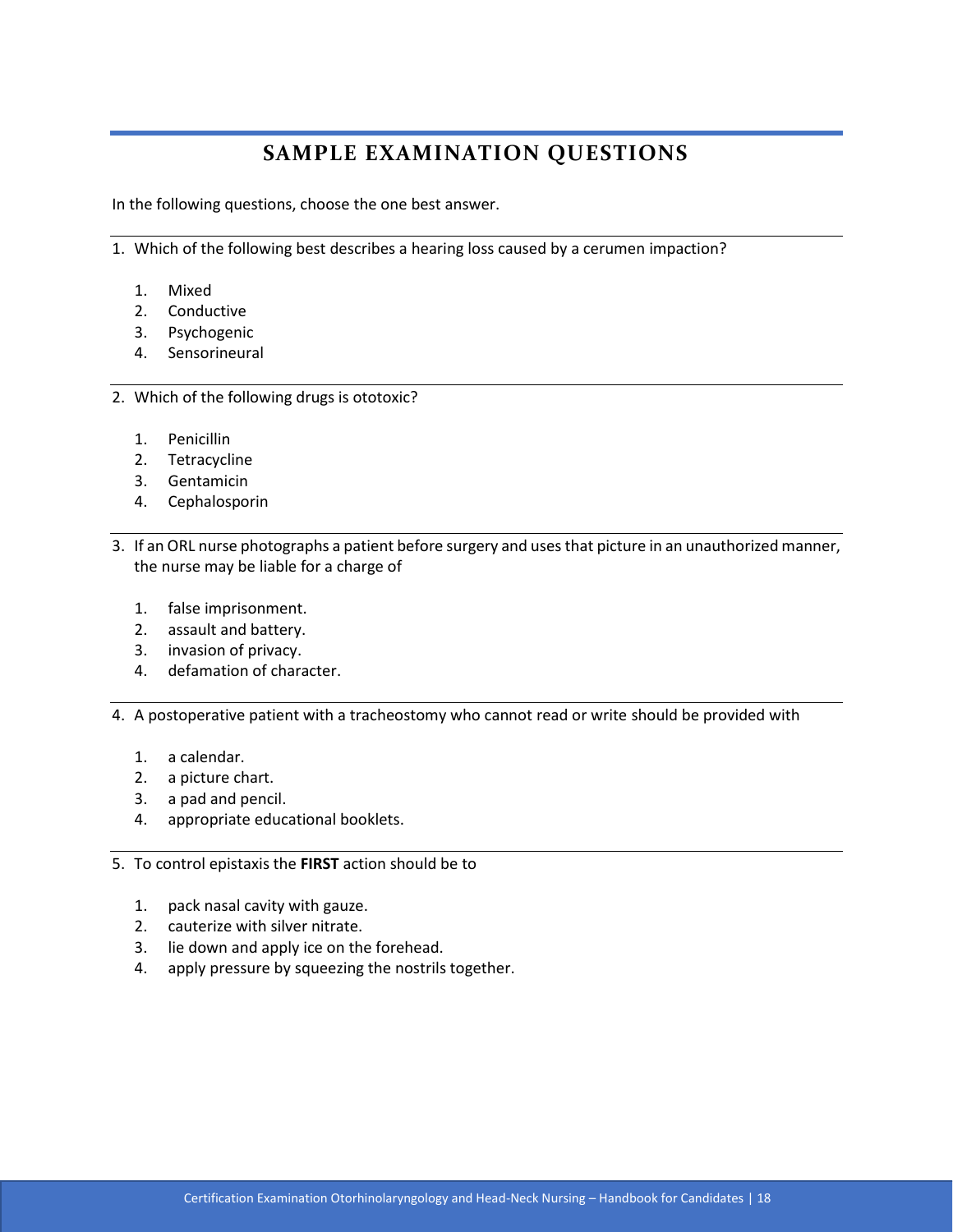6. Which of the following can be used to test the seventh cranial nerve?

- 1. Smile
- 2. Smell test
- 3. Shoulder movement
- 4. Tongue movement

7. Nasogastric tube feedings are administered following total laryngectomy to

- 1. protect the pharyngeal suture.
- 2. minimize the risk of aspiration with oral feedings.
- 3. minimize constipation through use of fiber formulas.
- 4. help the patient adapt to alterations in taste and smell.
- 8. Which of the following structures is primarily responsible for balance function?
	- 1. Stapes
	- 2. Cochlea
	- 3. Tympanic membrane
	- 4. Semicircular canals

CORRECT ANSWERS TO SAMPLE QUESTIONS 1. 2, 2. 3, 3. 3, 4. 2, 5. 4, 6. 1, 7. 1, 8. 4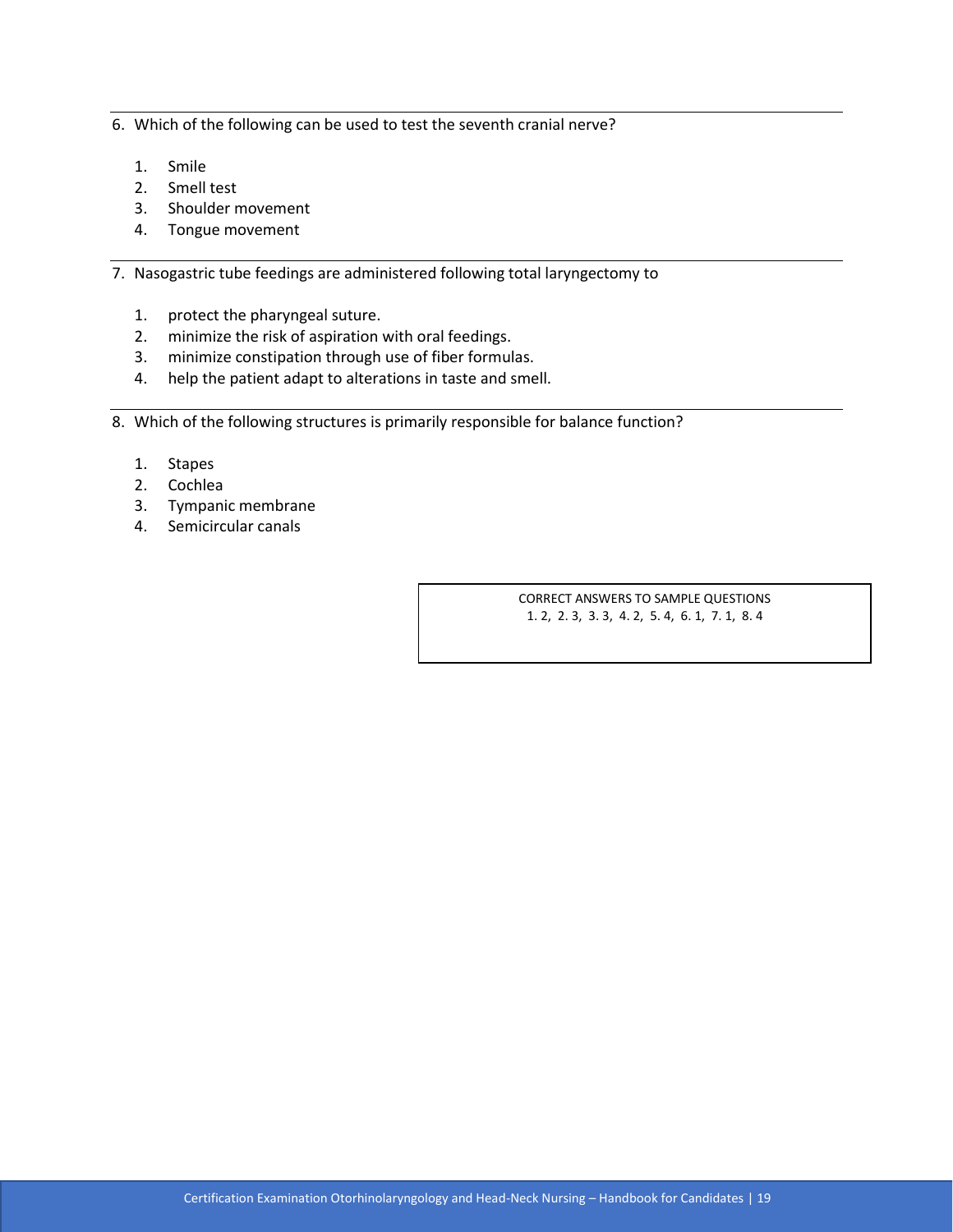## **ONLINE PRACTICE TEST**

<span id="page-20-0"></span>**WHAT IS IT:** A practice test consisting of 75 questions with a testing time of 2 hours taken over the Internet

#### **WHEN**: Available Now

**WHY TAKE IT**: To experience taking a computerized exam, to review an example of the type of content included in the Certification Examination in Otorhinolaryngology and Head-Neck Nursing, and to learn more about question format, style, and level of difficulty

**SCORE REPORT**: After completing the online practice test, you will receive an instant score report showing test performance in each of the content areas. The score report does not provide correct answers or indicate which questions were answered correctly and incorrectly

**NOTE:** The online practice test is an optional tool candidates may use as they prepare for the certification examination. While the practice test may help candidates identify areas of strengths and weakness, it should not be used as the only means to determine candidate preparedness or readiness to test. Since the practice test is NOT intended to be a study guide nor the sole source of preparation for the actual certification examination, candidates are NOT provided with the answer key, rationales for each question, nor notification of which specific items were answered correctly or incorrectly.

Though the specific questions that are on the practice test will not appear on the actual certification examination, it allows candidates to become familiar with the style of questions that may be asked. The instant score report received after practice test submission shows overall test performance as well as performance in each of the content areas. Candidates may find this information useful in determining future study needs. Once the practice test is scored, candidates cannot return to the test to review the questions. Performance on the practice test does not guarantee similar performance on the actual certification examination.

The PTC Online Testing System does not demonstrate the testing software used during the certification examinations. Those who purchase the online practice test should be aware that they will use a different testing platform when they take certification examinations at designated proctored testing centers.

The practice test is not a requirement for certification eligibility nor does it contribute in any way to success on the certification examination. There are many ways candidates should prepare for the certification examination. Candidates should use a variety of resources and consider their own education and experiences. Review the content outline and reference materials listed in the handbook for additional exam-related information.

**FEE:** \$75 by credit card

**APPLY:** Go to [www.ptcny.com](http://www.ptcny.com/) and select Online Practice Test in Otorhinolaryngology and Head-Neck Nursing

**FURTHER INFO:** Visit [www.ptcny.com](http://www.ptcny.com/) or call Professional Testing Corporation at 212-356-0660